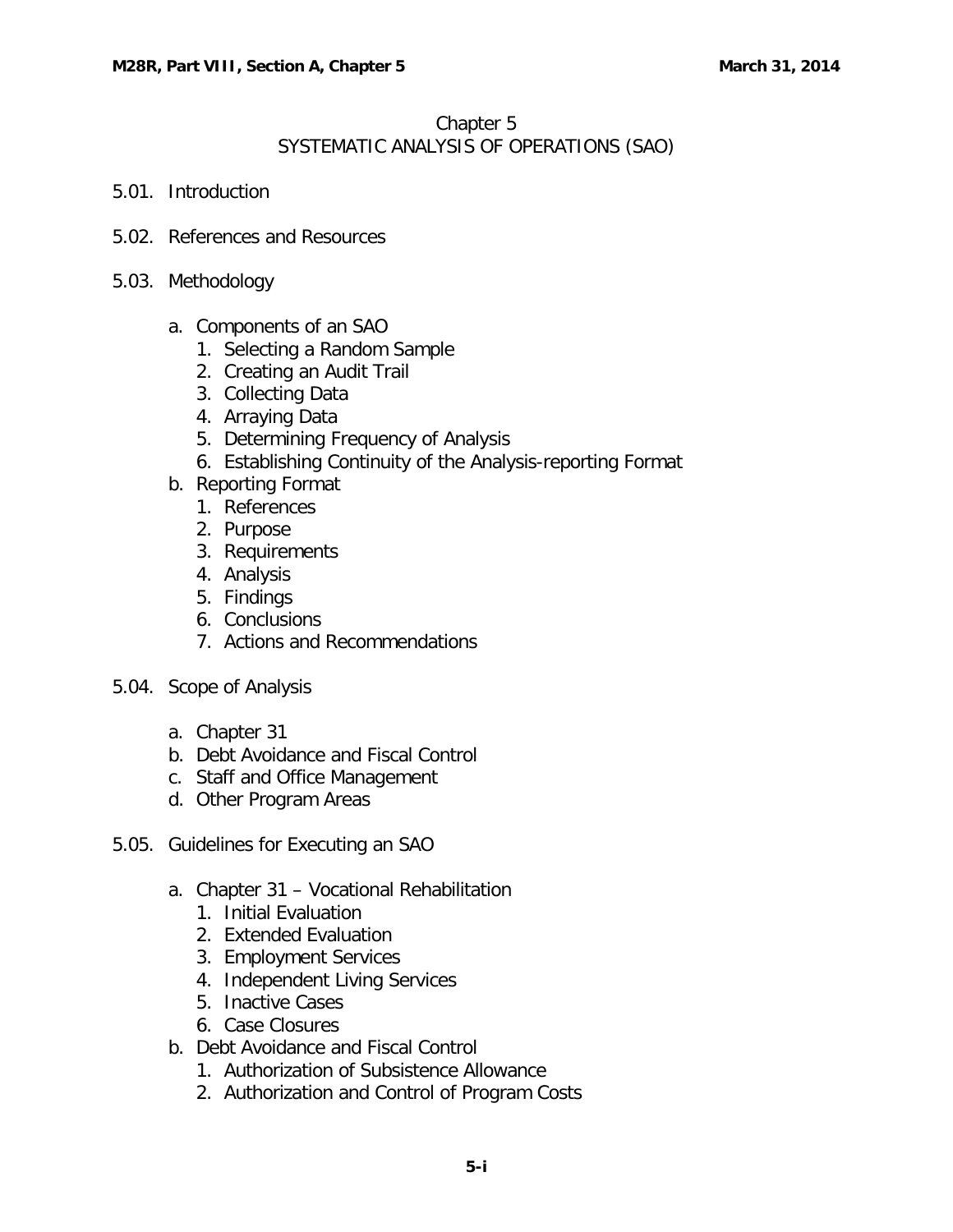- 3. [Contracting Activities](#page-21-0)
- c. Staff and [Office Management](#page-22-0)
	- 1. [Position Descriptions and Performance Standards](#page-22-1)
	- 2. [Staff Qualifications, Development and Training](#page-23-0)
	- 3. [Staff Configuration and Strength](#page-24-0)
	- 4. [Resource Allocation and Use](#page-25-0)
- d. [Other Program Areas](#page-26-0)
	- 1. [Motivation and Outreach](#page-26-1)
	- 2. [Other Program Benefits](#page-27-0)
	- 3. [Activities of the Vocational Rehabilitation Panel \(VRP\)](#page-29-0)
	- 4. [Administrative Reviews, Advisory Opinions, Appeals and](#page-30-0)  [Equitable Relief](#page-30-0)

Appendix BI. Guidelines for Conducting SAO on VR&E Contracting Activities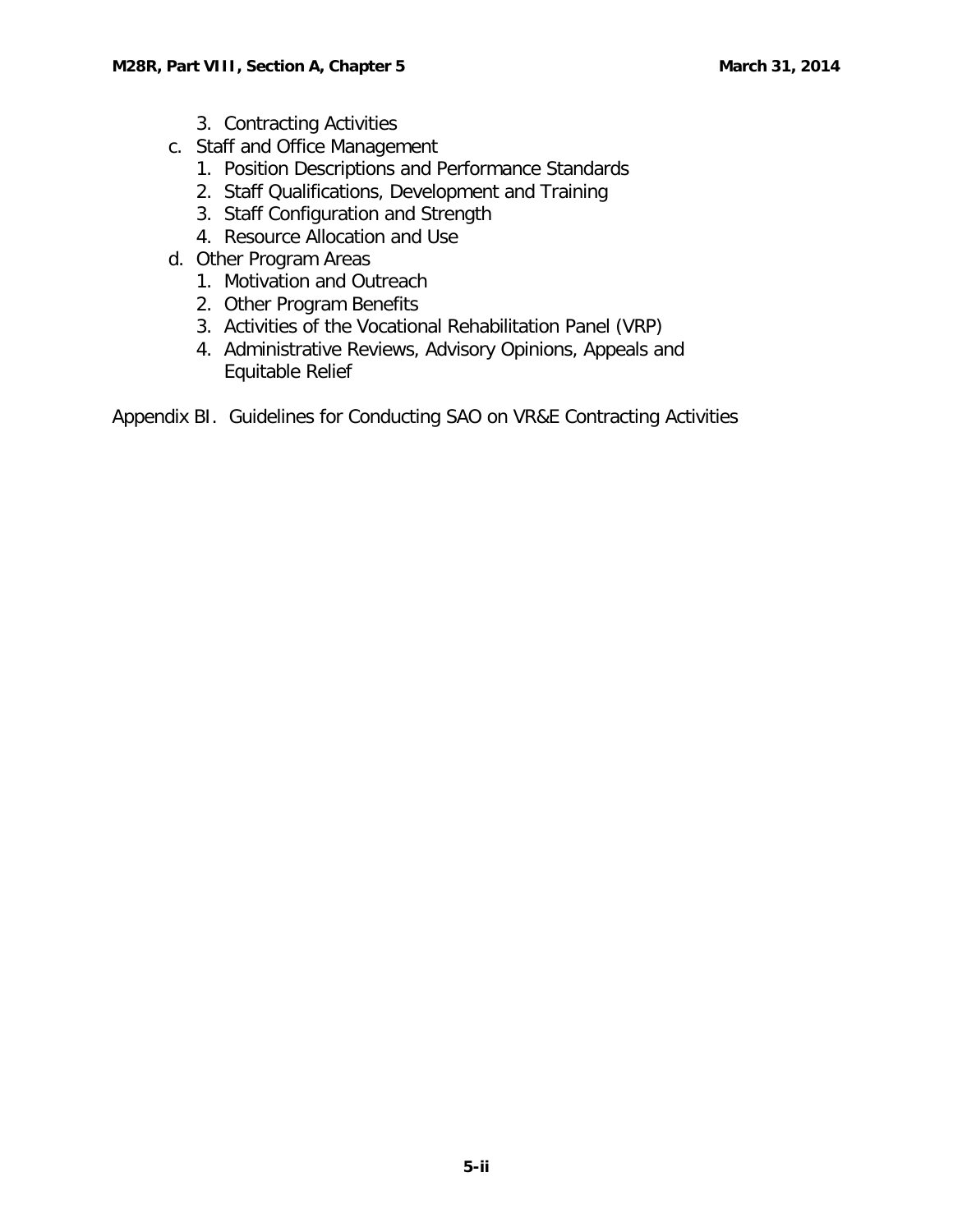### Chapter 5 SYSTEMATIC ANALYSIS OF OPERATIONS (SAO)

#### <span id="page-2-0"></span>5.01. Introduction

The Systematic Analysis of Operations (SAO) provides the methodology and framework to examine logically a Vocational Rehabilitation and Employment (VR&E) office's activities and processes in administering the Chapter 31 benefits. An SAO assists VR&E management, supervisors, Regional Office (RO) management, VA Central Office program managers, and auditors from the Inspector General (IG), the General Accounting Office (GAO), and other agencies in identifying and analyzing the most critical elements of the program.

<span id="page-2-1"></span>5.02. References and Resources

| Laws:        | 38 U.S.C. 3118<br>Rehabilitation Act of 1973 (Amended)                                                                                                                                                                                                    |
|--------------|-----------------------------------------------------------------------------------------------------------------------------------------------------------------------------------------------------------------------------------------------------------|
| Regulations: | 38 CFR 21.60<br>38 CFR 21.62<br>38 CFR 21.196<br>38 CFR 21.198<br>38 CFR 21.222<br>38 CFR 21.283<br>38 CFR 21.380<br>38 CFR 21.382<br><b>Federal Acquisition Regulations (FAR)</b><br>VA Acquisition Regulations (VAAR)<br>VA Policy Handbook, Appendix A |
| VA Forms:    | VAF 28-1900, Disabled Veterans Application for Vocational<br>Rehabilitation<br>VAF 28-8872, Rehabilitation Plan                                                                                                                                           |

## <span id="page-2-3"></span><span id="page-2-2"></span>5.03. Methodology

a. Components of an SAO

The basic components of an SAO include a structured data collection system, method of analysis and reporting format. Analyses must be both valid and reliable to ensure that the results truly represent the process being examined and that a separate analysis would result in consistent findings.

Critical factors in executing an effective SAO consist of the following: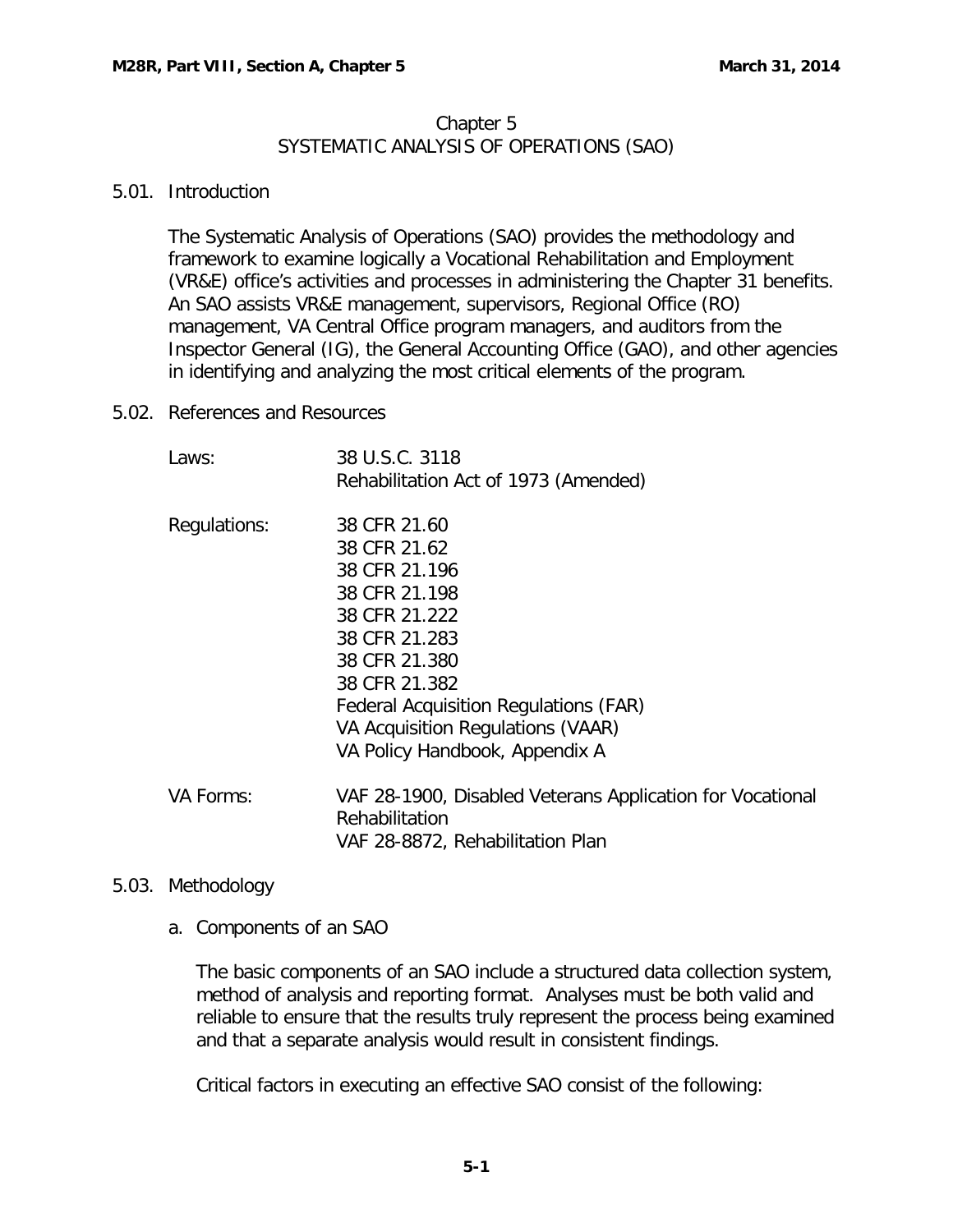<span id="page-3-0"></span>1. Selecting a Random Sample

Randomly select samples of work to ensure validity and reliability of results. A percentage of the workload may be taken in order to select sample sizes of populations effectively. This could be performed by selecting 10 percent of the total number of cases in a given status. As necessary, increase and stratify the sample to assure equal representation by case managers.

Example: If CWINRS indicates 136 cases in Job Ready (JR) case status and there is only one case manager involved, select 14 cases for analysis. If there are three case managers with approximately equal caseloads, increase the selection count to 15 cases and randomly select five cases for each case manager for analysis.

<span id="page-3-1"></span>2. Creating an Audit Trail

A VR&E office must maintain completed analyses as outlined in the Records Control Schedule (RCS), VB-1, Part I, Item 13-098.000. The office must retain all data and work sheets used in each analysis for two years following the resolution of any problems identified within the analyses.

The office must also maintain a separate list of the claim numbers of cases that were reviewed so that a subsequent analysis can utilize the identical sample with the same raw data.

An audit trail allows replication of a specific SAO and validates its results by local management analyst, a VA Central Office site visit team, or other auditors.

<span id="page-3-2"></span>3. Collecting Data

The data for the analyses may be obtained from the CWINRS Intranet Reports, Performance Analysis and Integrity (PA&I) Reports, the Veterans' Counseling/Evaluation/Rehabilitation (CER) folders and records for vouchers, payments, etc.

The analyses may also utilize data from the results of the Systematic Technical Accuracy Review (STAR) conducted nationally by VR&E Service and locally by a VR&E Officer (VREO) or his/her designee. However, the STAR data must be applicable and must be focused on specific areas or issues of the analyses.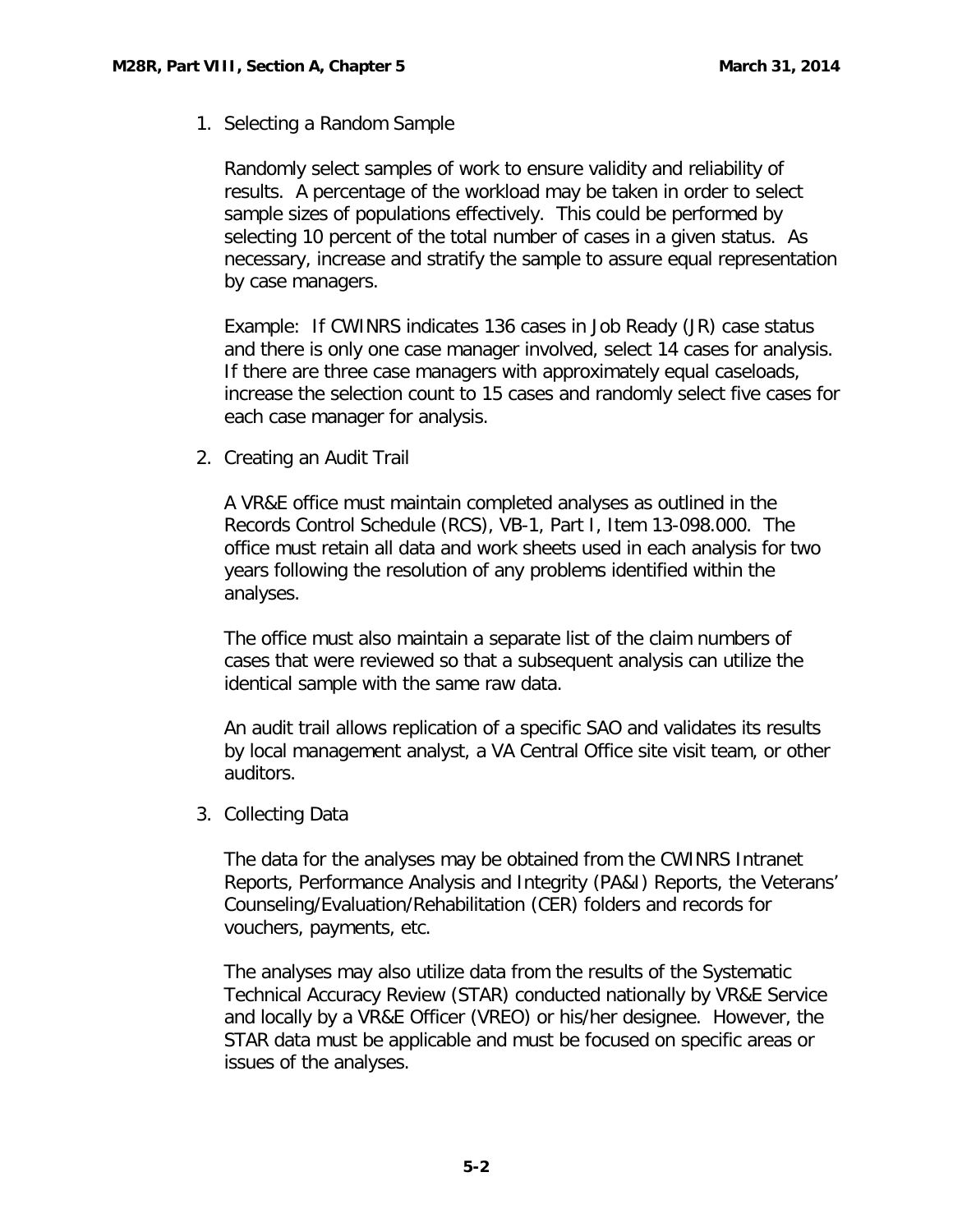Additionally, the reviews must have been conducted within one year from the development of the analyses. For example, the STAR data for an analysis conducted in October 2012 will include the data from the local QA reviews conducted no earlier than October 2011. This is also referred to as the SAO period.

<span id="page-4-0"></span>4. Arraying Data

The Microsoft Excel spreadsheets may be used to array data for analysis.

<span id="page-4-1"></span>5. Determining Frequency of Analysis

An office must conduct an analysis on a program area every 12 months. However, frequency of analysis depends on the significance and vulnerability of the area and the nature of findings from previous analyses. Thus, if an analysis yields considerable deficiency, the subsequent analysis for the particular area may be conducted quarterly or semi-annually, until the identified deficiency is resolved.

The VREO, the RO Director, or the Director of VR&E Service, may request analyses more frequently than every 12 months.

<span id="page-4-2"></span>6. Establishing Continuity of the Analysis-reporting Format

Each analysis is an extension of an earlier analysis and is as relevant to the one preceding it and the one following it. An analysis may directly respond to the findings and recommendations of the previous analysis. The subsequent analysis should consider, and if necessary, further develop the results of follow-up and corrective actions.

<span id="page-4-3"></span>b. Reporting Format

An SAO must be prepared and submitted in a memorandum format to the RO Director using the guidelines provided in this chapter. Each SAO report must be organized logically to enhance consistency of analysis between reports.

An RO may establish a local protocol for this report, but the protocol must include at least the following sections:

<span id="page-4-4"></span>1. References

Cite the applicable statutory or regulatory and manual guidelines, circulars and/or policy letters used for the specific area of analysis.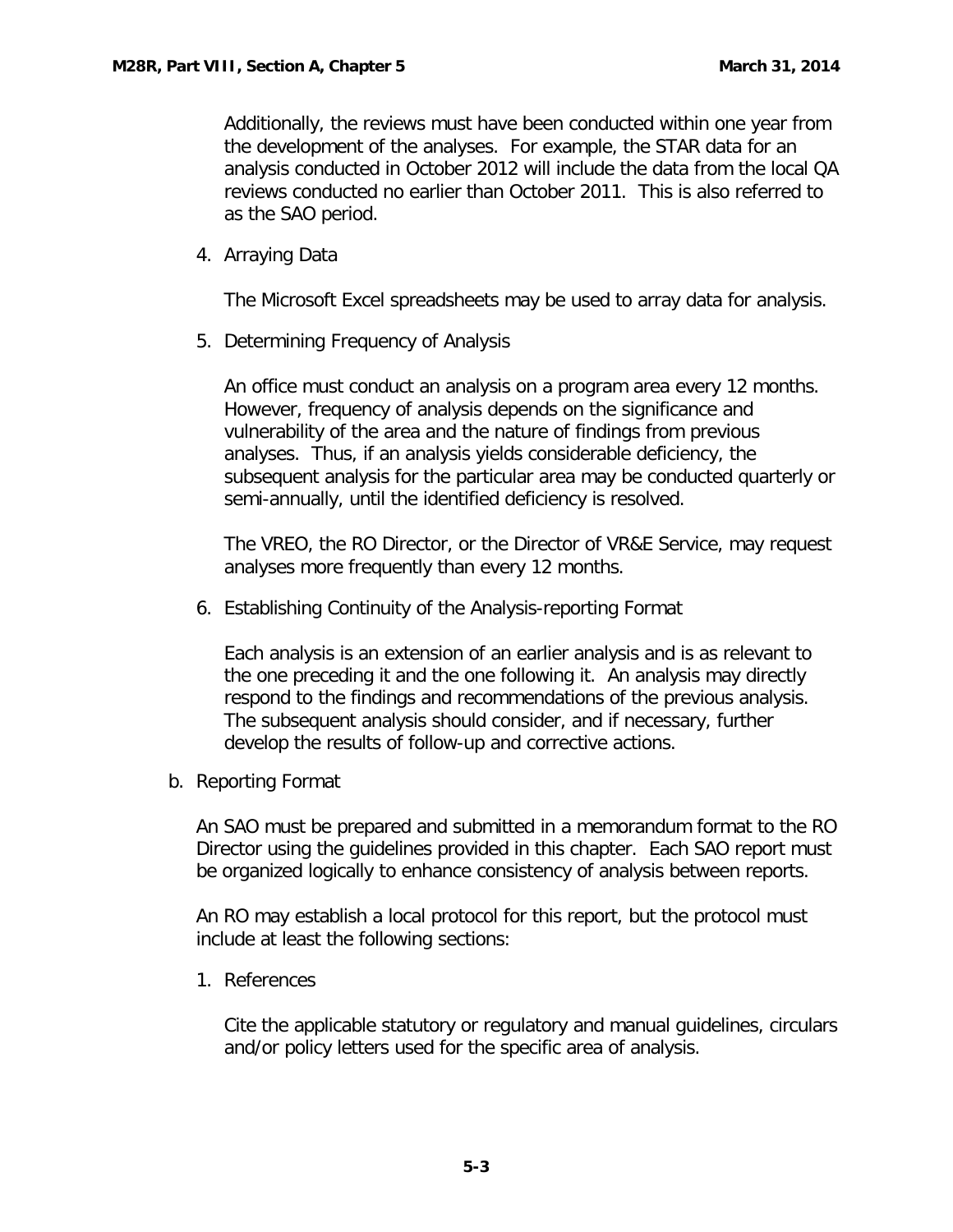<span id="page-5-0"></span>2. Purpose

State the purpose of the analysis. In addition, state whether it is a regularly scheduled analysis or a follow-up of a prior analysis that required action.

<span id="page-5-1"></span>3. Requirements

Briefly describe the required procedures for properly executing the specific area of analysis. For example, if the area of analysis is employment services, describe clearly the processes involved in providing those services.

<span id="page-5-2"></span>4. Analysis

Describe the steps in the analysis. This should include the randomization technique, sample size, data source, and method of analysis.

<span id="page-5-3"></span>5. Findings

Summarize the results of the analysis. The summary must provide the following:

- (a) A determination of how the office is performing in the area of analysis.
- (b) Identification of deficiencies or best practices found during the analysis.
- (c) Possible cause(s) for the identified deficiencies.
- <span id="page-5-4"></span>6. Conclusions

Discuss the implications and consequences of the findings applicable to the specific area of analysis. For example, if deficiencies are found, explain how the deficiencies affect the office's performance and the potential vulnerabilities that may be caused by the identified deficiencies.

<span id="page-5-5"></span>7. Actions and Recommendations

Provide a plan that outlines the actions or next steps to address and resolve the identified deficiencies. The outline should also include the extent and required period of corrective actions.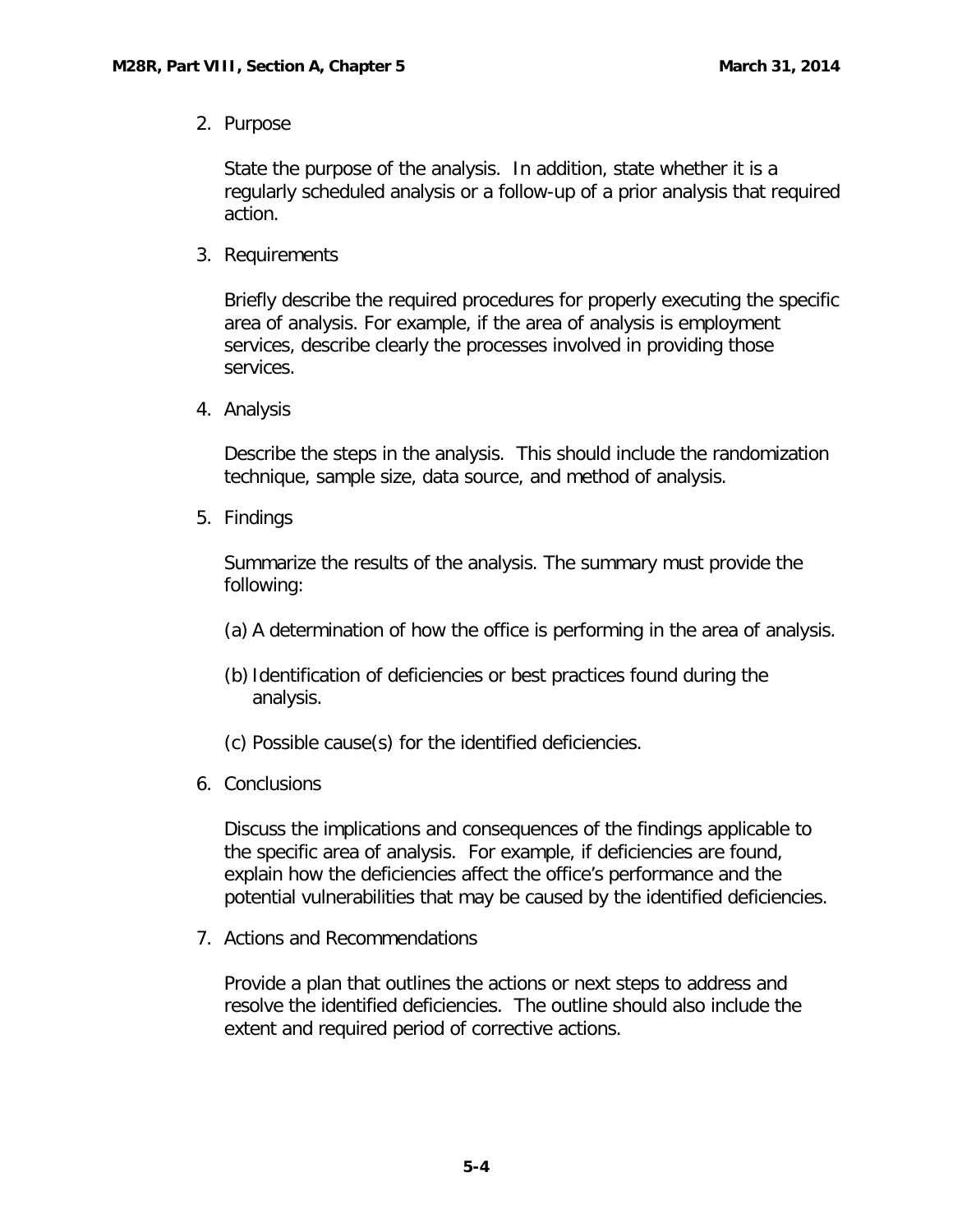The recommendations must clearly indicate whether the actions are corrective in nature or are designed only to implement innovative or more effective procedures.

<span id="page-6-0"></span>5.04. Scope of Analysis

The scope of analysis includes the most critical and vulnerable components of the program. These components are divided into four major program areas and are subdivided into critical elements.

Additional analysis may be required that may include, but are not limited to, time-limited pilot programs and programs with few participants.

The following major areas provide the critical elements for each analysis:

<span id="page-6-1"></span>a. Chapter 31

Critical elements of the Chapter 31 services include initial evaluation, extended evaluation, employment services, independent living services, inactive cases and case closures.

<span id="page-6-2"></span>b. Debt Avoidance and Fiscal Control

Critical elements of debt avoidance and fiscal control include authorization of subsistence awards, authorization, control of program costs and contracting activities.

<span id="page-6-3"></span>c. Staff and Office Management

Critical elements of staff and office management include position descriptions and performance standards, staff qualifications, development, and training, staff configuration and strength, resource allocation and use.

<span id="page-6-4"></span>d. Other Program Areas

Critical elements of other program areas include motivation and outreach, other program areas, activities of the Vocational Rehabilitation Panel and administrative reviews, advisory opinions, appeals and equitable relief.

#### <span id="page-6-5"></span>5.05. Guidelines for Executing an SAO

This section provides the critical components of the program and outlines the specific elements for conducting a systematic analysis. This also specifies the issues relevant in each process and essential for the assessment.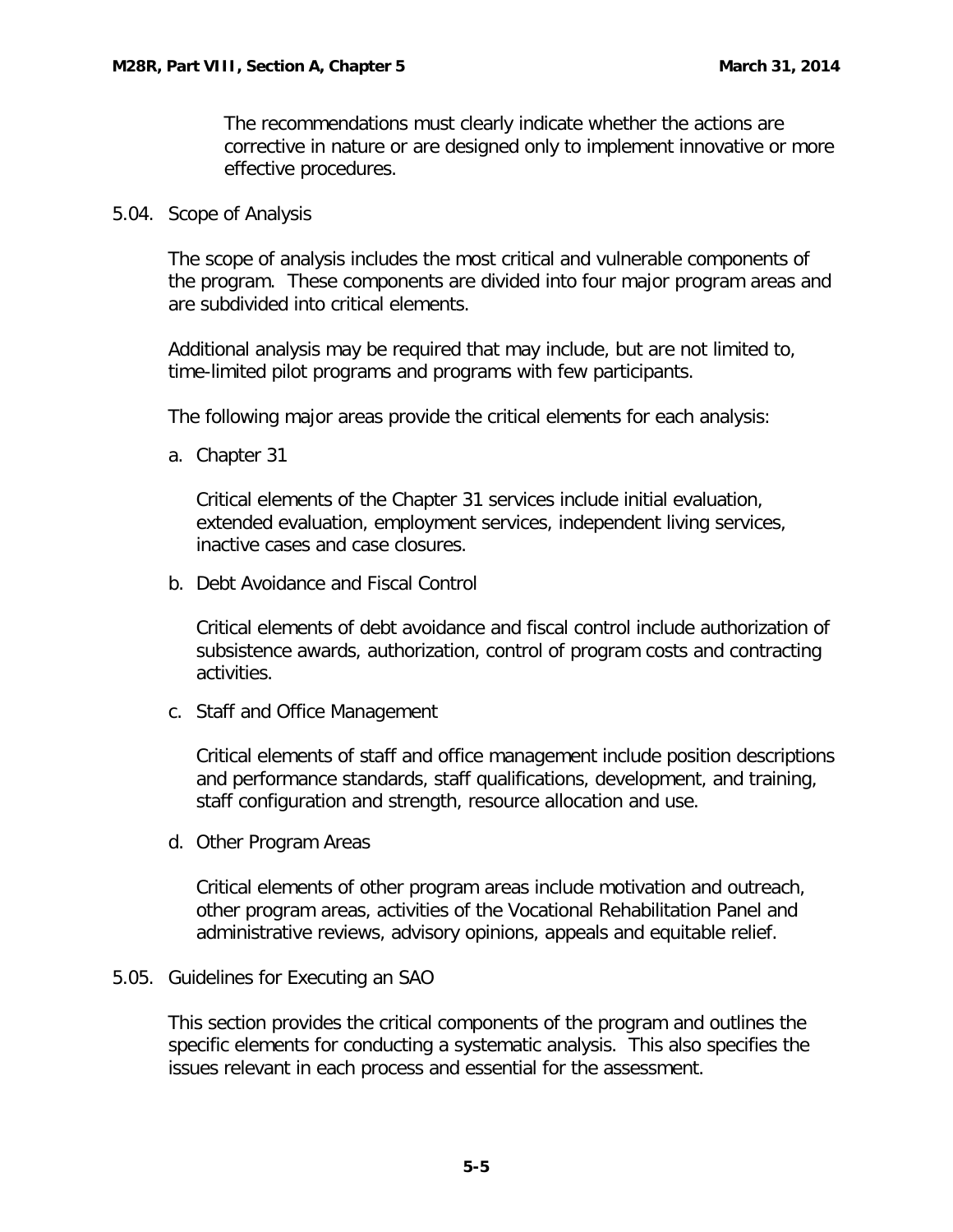- <span id="page-7-1"></span><span id="page-7-0"></span>a. Chapter 31 – Vocational Rehabilitation
	- 1. Initial Evaluation

The initial evaluation determines an applicant's eligibility for and entitlement to services under the Chapter 31 program. It also assesses the Veteran needs and the services necessary to achieve their rehabilitation goal. It is essential that the Veteran complete the initial evaluation timely and that responsible staff make accurate and consistent decisions.

The data may be obtained from the CWINRS Intranet reports. Other data may be collected manually, by observation, or other means.

(a) Timeliness

This analysis focuses on the timeliness for processing the claimants' application for Chapter 31.

For this analysis, answer at least the following questions:

(1) What is the average number of days of cases placed in Applicant (APP) status and in Evaluation and Planning (EP) status?

This average is available on a monthly basis from the CWINRS Intranet reports. How much of this time is attributed to the Veterans Service Center (VSC) processing? Observations should include local trends, as well as differences between local and national data.

(2) Are there significant differences in duration of cases remaining in APP status and EP status among case managers?

To obtain the data to answer this question, take the following steps:

- Select a random sample by cases assigned to a Vocational Rehabilitation Counselor (VRC).
- Review the CWINRS Intranet Reports to establish the timeliness of processing pending Control Code (CC) 719.
- Obtain data on the previous month's timeliness by count and percentage from the BDN Work in Progress Pending (WIPP) W-20 screen.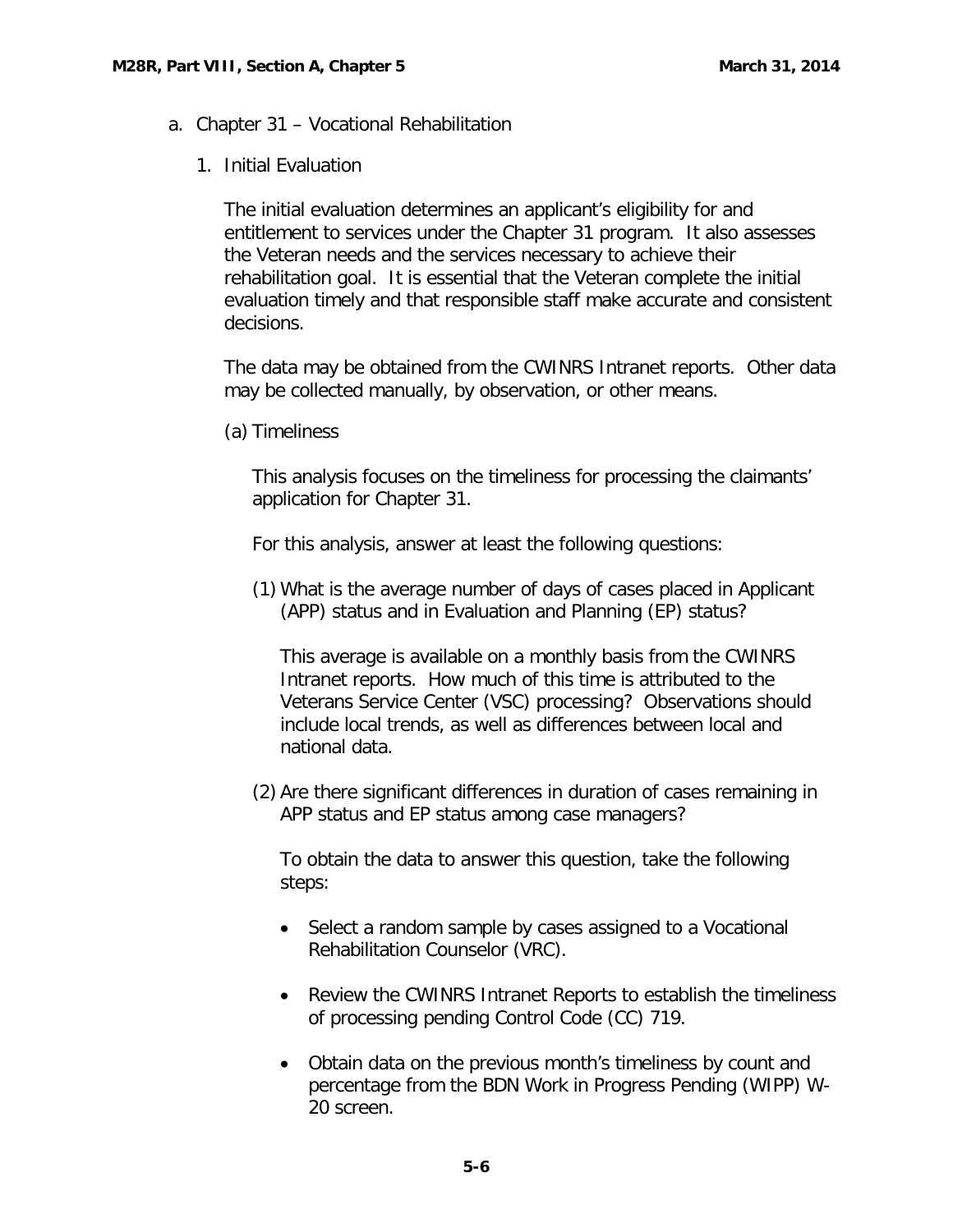- Compare these data with available local data.
- (3) How does this office's percentage of ineligible determinations in relation to Employment Handicap (EH) compare with the national data?

These data are not readily available and therefore, must be calculated manually. Follow the steps provided below to extract data for calculation:

- Access the PA&I Reports (VR&E) and click on the Case Status Movement Detail Report - Regional Office.
- Select Date Range for data from the options (from/to or FY).
- Select Retrieve Data and create an Excel spreadsheet to array the data.
- To obtain the number of non-entitlement for applications received during the selected date range, sort the Excel spreadsheet by Current Case Status (Discontinued), then by Previous Case Status (Application). The Reason Code column for each of the records will contain a Non-pursuit reason code from Applicant Status.
- Next, scroll to Current Case Status (Discontinued), then by Previous Case Status (Evaluation/Planning). The Reason Code column for each of the records will contain a Disallowance reason code as well as a Non-pursuit from Evaluation/Planning reason code.
- (4) Is there a noticeable difference between local and national data? What is the explanation for the difference?
- (5) How does this office's data for Veterans or Servicemembers applying for Chapter 31 and not pursuing their claims compare with the national data?

Follow the same steps on Item a.1(c) of this section.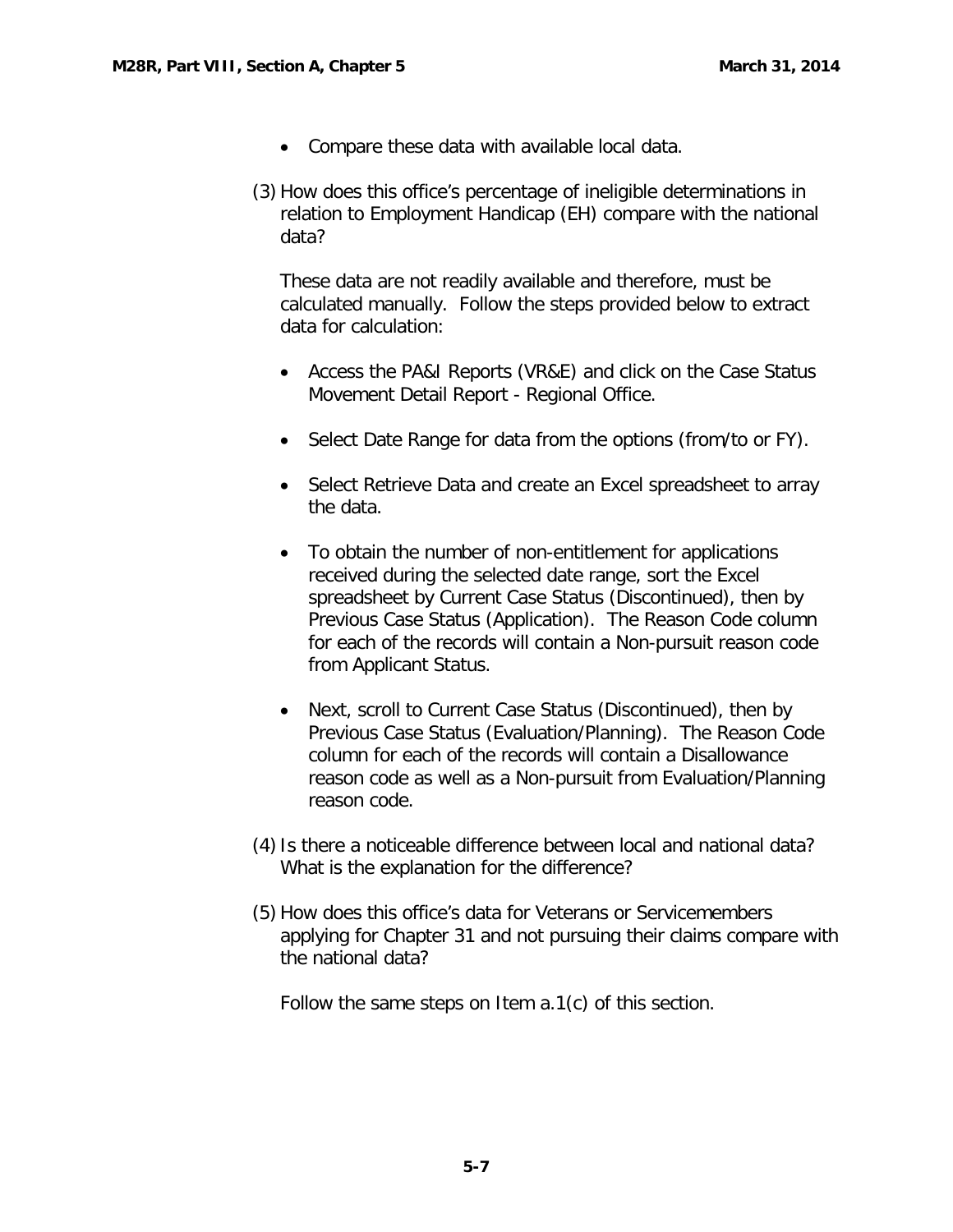- (6)Is there a significant difference between local and national data? If the response is Yes, explain.
- (b) Accuracy of Entitlement Decisions

This section focuses on the appropriateness of the decision on a Veteran's entitlement or non-entitlement to vocational rehabilitation services.

Data for this analysis may be obtained through the results of the QA reviews conducted nationally by the STAR Team and locally by the VREO or designee.

For this analysis, answer at least the following questions:

- How does this office's accuracy of entitlement decision compare with the national data?
- What is the error rate between the decision for entitlement and non-entitlement for this office?
- What is the error rate among the VRCs in this office?
- Is there a significant difference in the error rate among the VRCs?
- Is there a pattern for errors identified in the entitlement decisions? If yes, identify the pattern(s).
- Are corrective actions for national and local reviews completed correctly and timely?
- Are there follow up activities or measures for corrective actions that are not completed?
- <span id="page-9-0"></span>2. Extended Evaluation

Extended evaluation determines whether the Veteran's ability to achieve a vocational goal is currently and reasonably feasible. For a case to be placed in Extended Evaluation (EE) status, the Veteran must be found entitled to vocational rehabilitation services and must have been determined with a Serious Employment Handicap (SEH). In addition, the case may have been referred to the Vocational Rehabilitation Panel (VRP) for review and recommendations.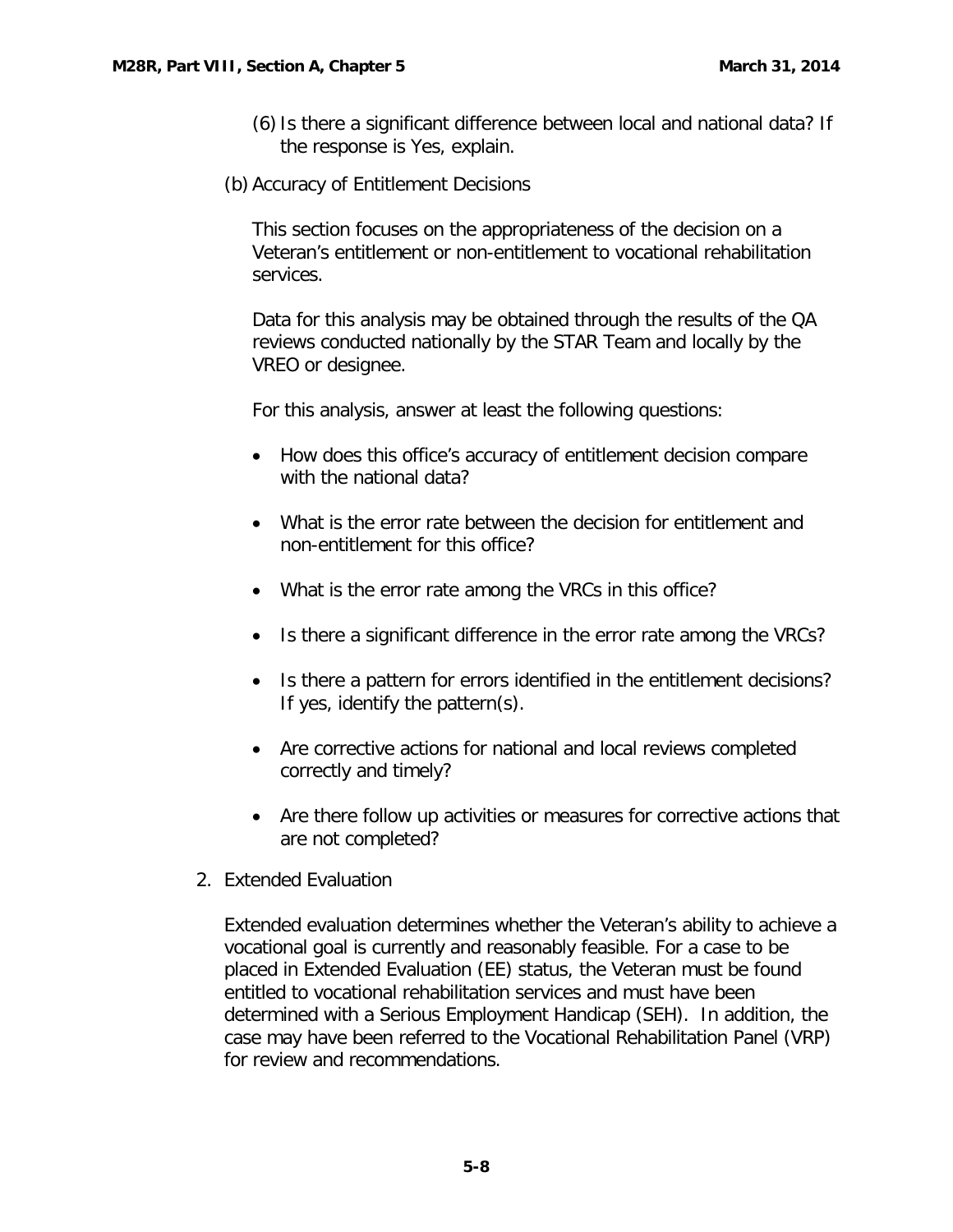The data for this analysis may be obtained through the recommended sampling procedure for cases in Extended Evaluation status within the SAO period.

For this analysis, answer at least the following questions:

(a) Requirements

- Is the decision to provide extended evaluation services and to place the case in Extended Evaluation status correct?
- Are justifications for all decisions documented properly?

(b)Individualized Extended Evaluation Plan (IEEP)

- Are the identified needs addressed in the IEEP?
- Do the services outlined in the plan correspond with the Veteran's identified needs?
- If vocational training is part of the extended evaluation services, is the vocational objective consistent with the regulatory and manual guidelines?
- What are the types of disability conditions that predominate in extended evaluation cases?

(c) Services

- What are the types of services provided? Is there a pattern with the types of services?
- What is the average number of days for cases maintained in this status?
- Does this length of time show a trend in direction from earlier reports?
- Are the cases monitored properly with appropriate follow-up actions?
- <span id="page-10-0"></span>3. Employment Services

This aspect of the program assists Veterans in obtaining and satisfactorily adjusting to a suitable employment. A Veteran may be directly provided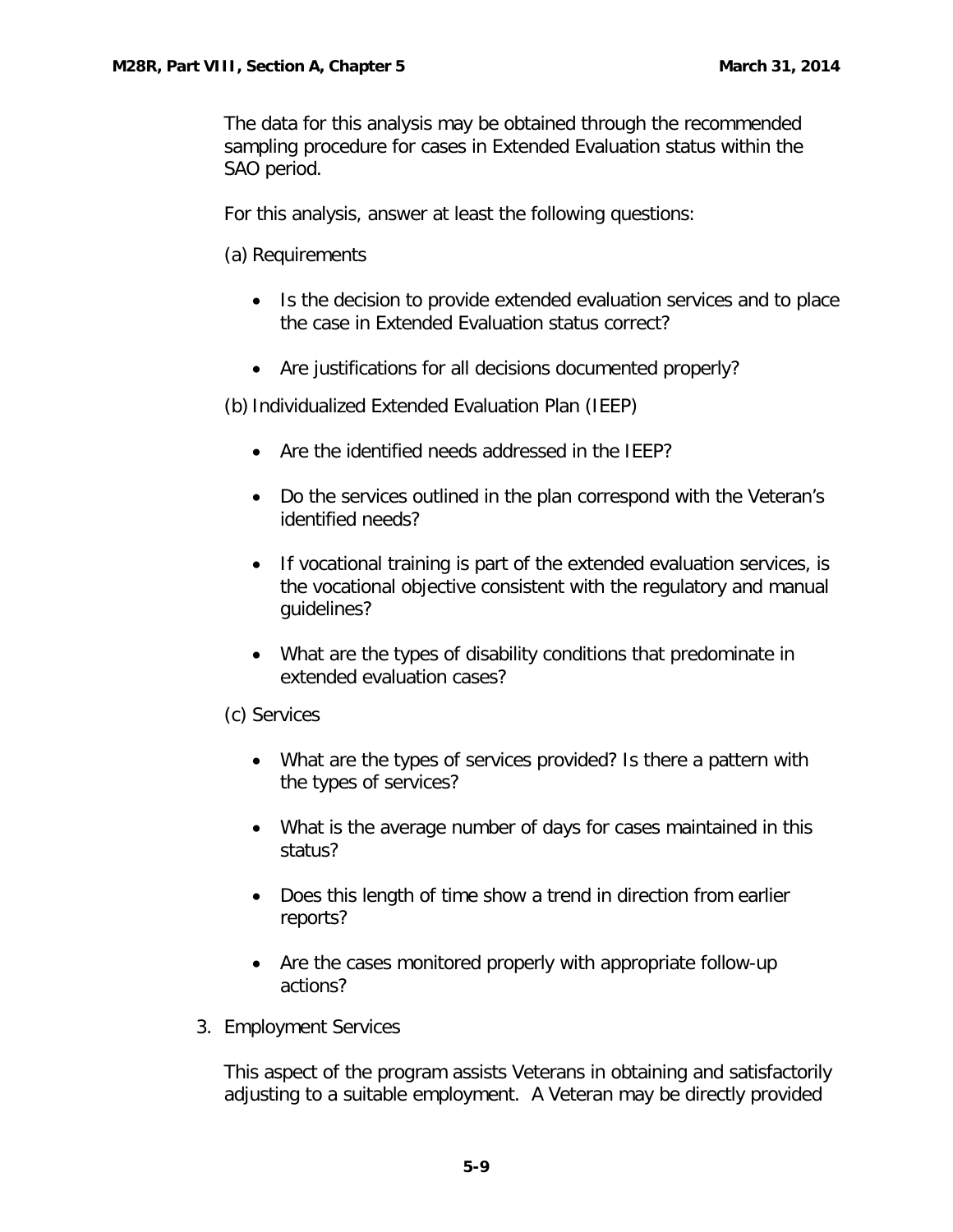employment services from Evaluation and Planning status or while in Job Ready status. Prior to placement in Job Ready (JR) status, the Veteran must have been declared job ready.

The data for this analysis may be obtained through the recommended sampling procedure for cases in JR status within the SAO period.

In analyzing this area, answer at least the following questions in the following categories:

(a) Job Ready Determination

- Is the determination for the Veteran's job-readiness conducted prior to placing his/her case in JR status?
- Is the job-ready determination documented clearly in the Veteran's CER folder?

(b)Individualized Employment Assistance Plan (IEAP)

- Does the IEAP include appropriate employment services?
- Is the IEAP currently updated and within the statutory limit of 18 months?
- Has the IEAP been developed at least 60 days prior to the projected completion of the Veteran's training objective?
- Does the CER folder contain a copy of the Veteran's resume, applications for federal employment, a state or local government?

(c) Services

- Has a direct referral been made to the state employment service and/or documented evidence that the Veteran declined referral?
- Has appropriate employment assistance such as referral to a Disabled Veterans' Outreach Program (DVOP) specialist, a Veteran's preference letter, Work Opportunity Tax Credit, or special employer incentives and job readiness skills assessment (resume writing, job interview skills, etc.) been discussed with or recommended to the Veteran?
- Is payment of Employment Adjustment Allowance (EAA) made timely and correctly?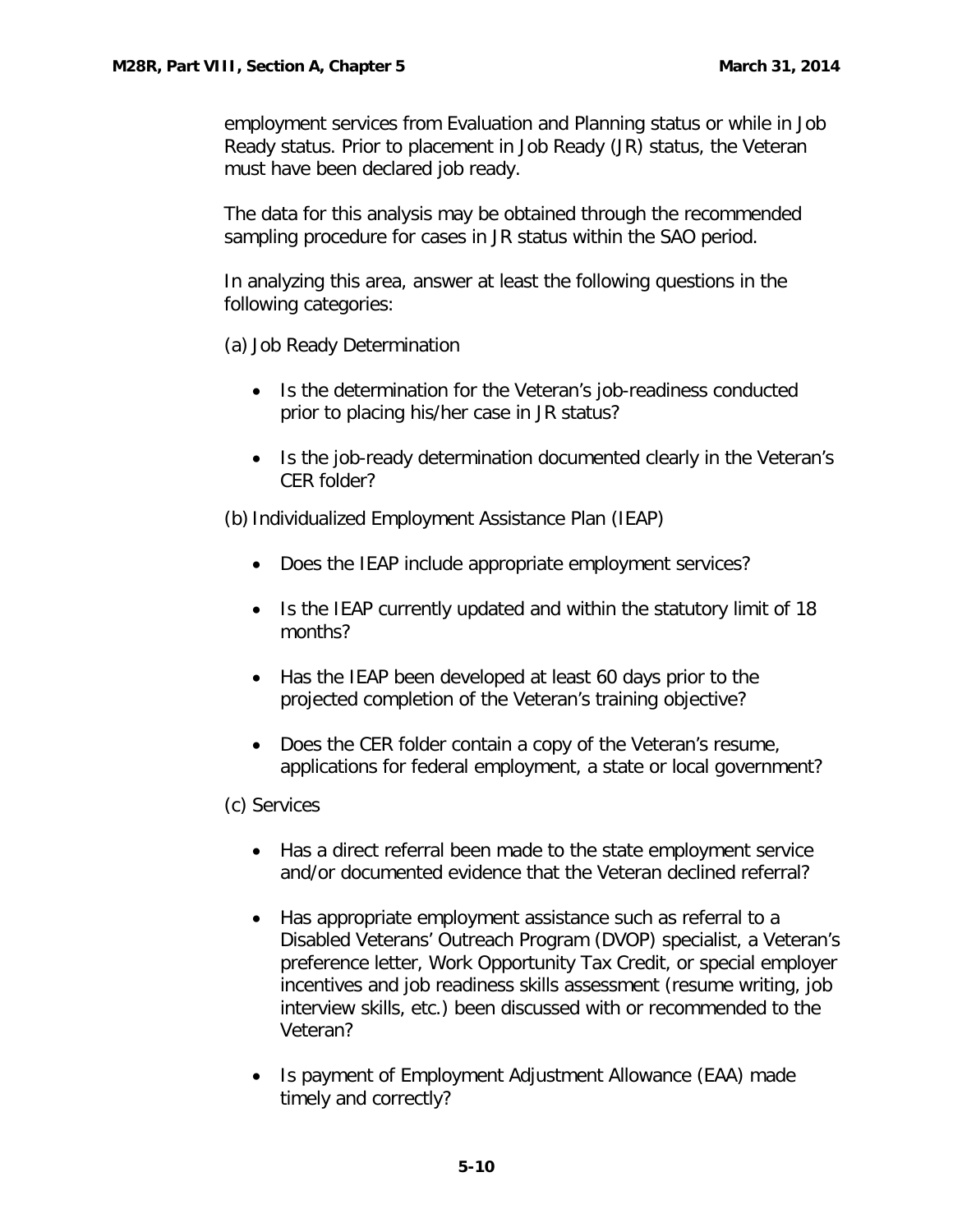- If a Veteran is not entitled to EAA payment, is the Veteran informed in writing and the decision clearly justified in his/her CER folder?
- <span id="page-12-0"></span>4. Independent Living Services

Independent Living services are provided to Veterans whose achievement of a vocational goal has been determined to be currently reasonably infeasible. This program of services assists the Veterans to achieve and maintain independence in their daily living.

The data for this analysis may be obtained through the recommended sampling procedure for cases in Independent Living (IL) status within the SAO period.

In analyzing this area, answer at least the following questions in the following categories:

(a) Workload

- How does this office's IL workload compare with the national IL workload?
- Is there a noticeable difference between this office's and the national workload? If yes, explain the difference.

(b) Requirements

- Is the determination for feasibility of the Veteran's achievement of a vocational goal thoroughly conducted and clearly documented prior to placing the case in IL status?
- Is a comprehensive IL assessment including the preliminary IL assessment conducted prior to the development of the IL plan?
- Is the comprehensive IL assessment conducted by an individual with specialized IL training or experience?
- Are the IL needs clearly identified and explained?

(c) Individualized Independent Living Plan (IILP)

• Is the IILP developed comprehensively?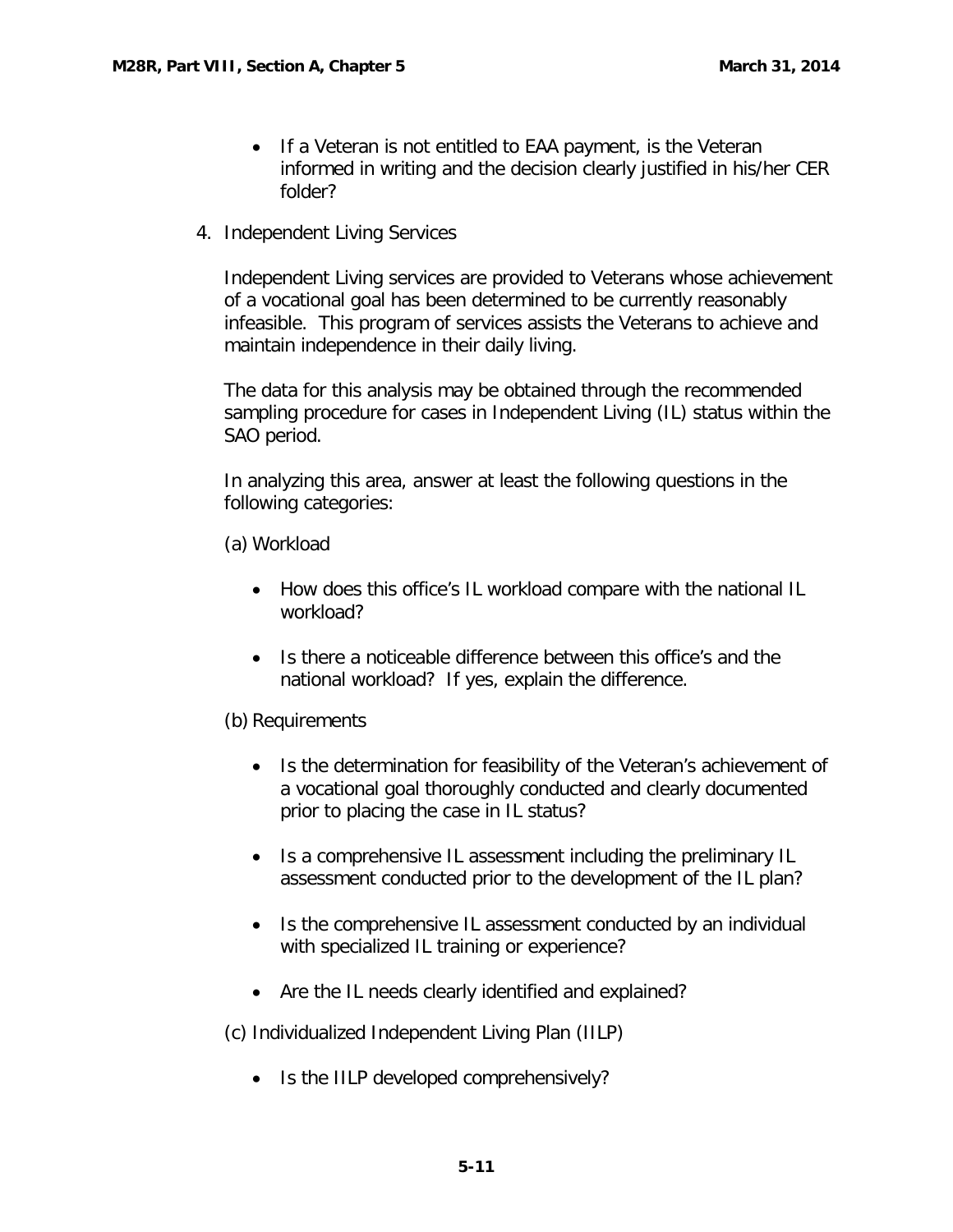- Is the IILP currently updated and within the statutory limit?
- Do the IL services outlined in the IILP correspond to the Veterans' identified needs?
- Is the duration of services in the IILP specified correctly and has the period of IL services not expired?
- Is the IILP concurred by the VREO?

(d) Services

- Are services and necessary equipment provided timely to the Veterans?
- Are requests for extension of IL services submitted and obtained timely?
- What is the percentage of Veterans receiving vocational training while in IL status?
- Is the decision to provide vocational training under an IILP appropriate?
- What is the percentage of Veterans receiving assistance with Specially Adapted Housing (SAH)?
- Is SAH assistance provided timely?
- What is the percentage of Veterans receiving assistance with Home Improvement and Structural Alterations (HISA)?
- Is HISA assistance provided timely?
- <span id="page-13-0"></span>5. Inactive Cases

This section focuses on the office's inactive cases to ensure that these are placed in the respective statuses correctly and the Veterans continue with their participation in their programs.

(a) Cases in Rehabilitated To the point of Employability (RTE) status without Subsistence Allowance paid for over Nine Months

The VREO must ensure the validity of cases placed in RTE status without receipt of subsistence allowance for more than nine months.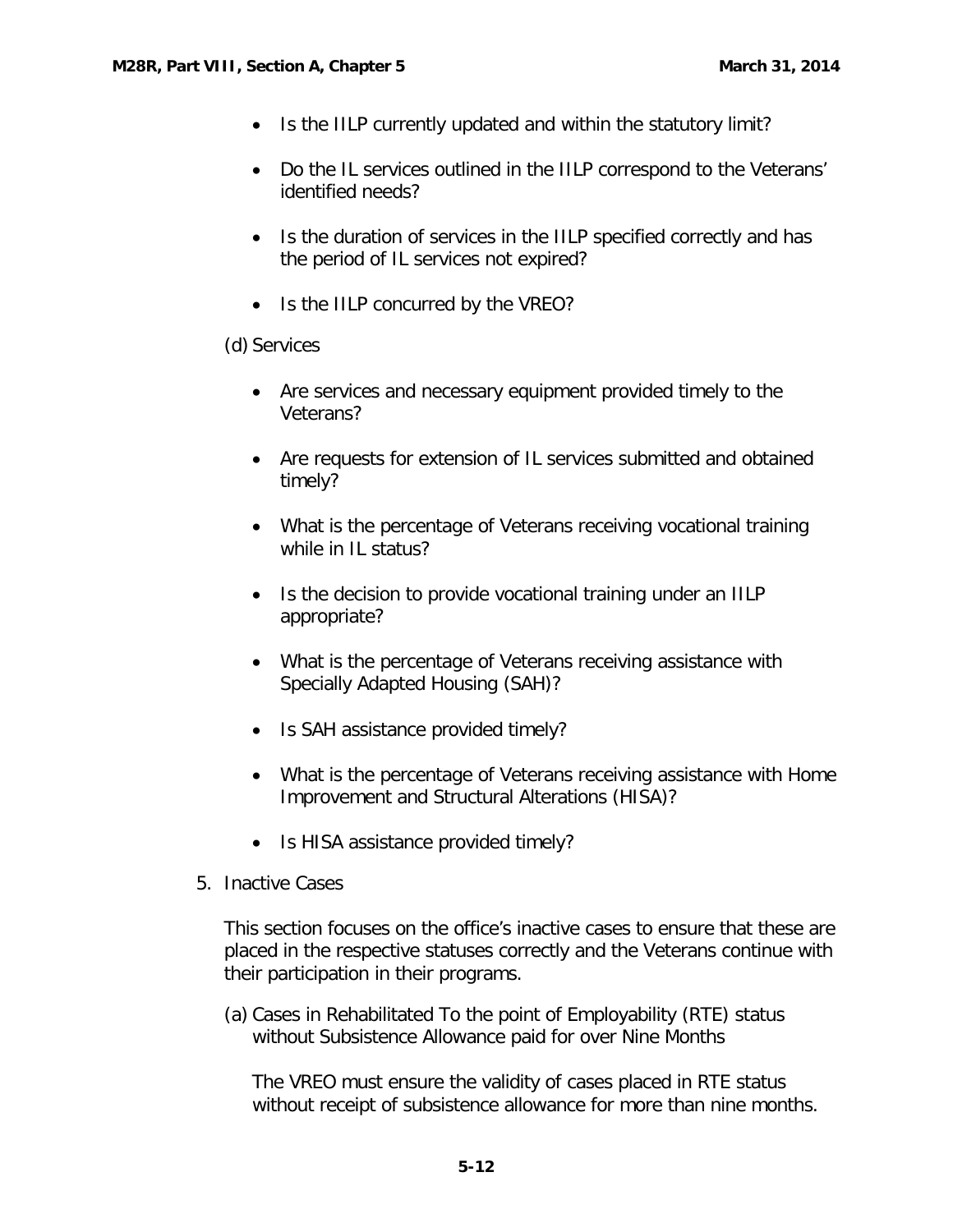All cases without valid reason for remaining in RTE must be identified to ensure that assistance is provided to the Veterans to continue with their rehabilitation programs.

In analyzing this area, answer at least the questions in the following categories:

- How many cases in RTE status have not received subsistence for more than nine months?
- What is the percentage of cases in RTE status that have not received subsistence for more than nine months as compared to all cases in RTE status?
- What percentage of these RTE case status assignments is valid?
- Is there a trend in the data?
- What steps are taken when invalid placement of cases in this status is identified?
- (b) Cases in Interrupted (INT) Status

The VREO must ensure that cases placed into INT status include a reasonably estimated time of the Veteran's anticipated return to continue receiving rehabilitation services. Payment of subsistence allowance must be stopped timely. Follow-up actions must be established to ensure that contacts are maintained with the Veterans to provide services for which eligibility remains and to motivate them to return to active program participation.

In analyzing this area, answer at least the questions in the following categories:

- Is the decision for interruption justified and clearly documented in the Veteran's CER folder or CWINRS Notes?
- Is the subsistence allowance award terminated correctly and timely?
- Is there a local mechanism established to monitor interrupted cases with pending actions?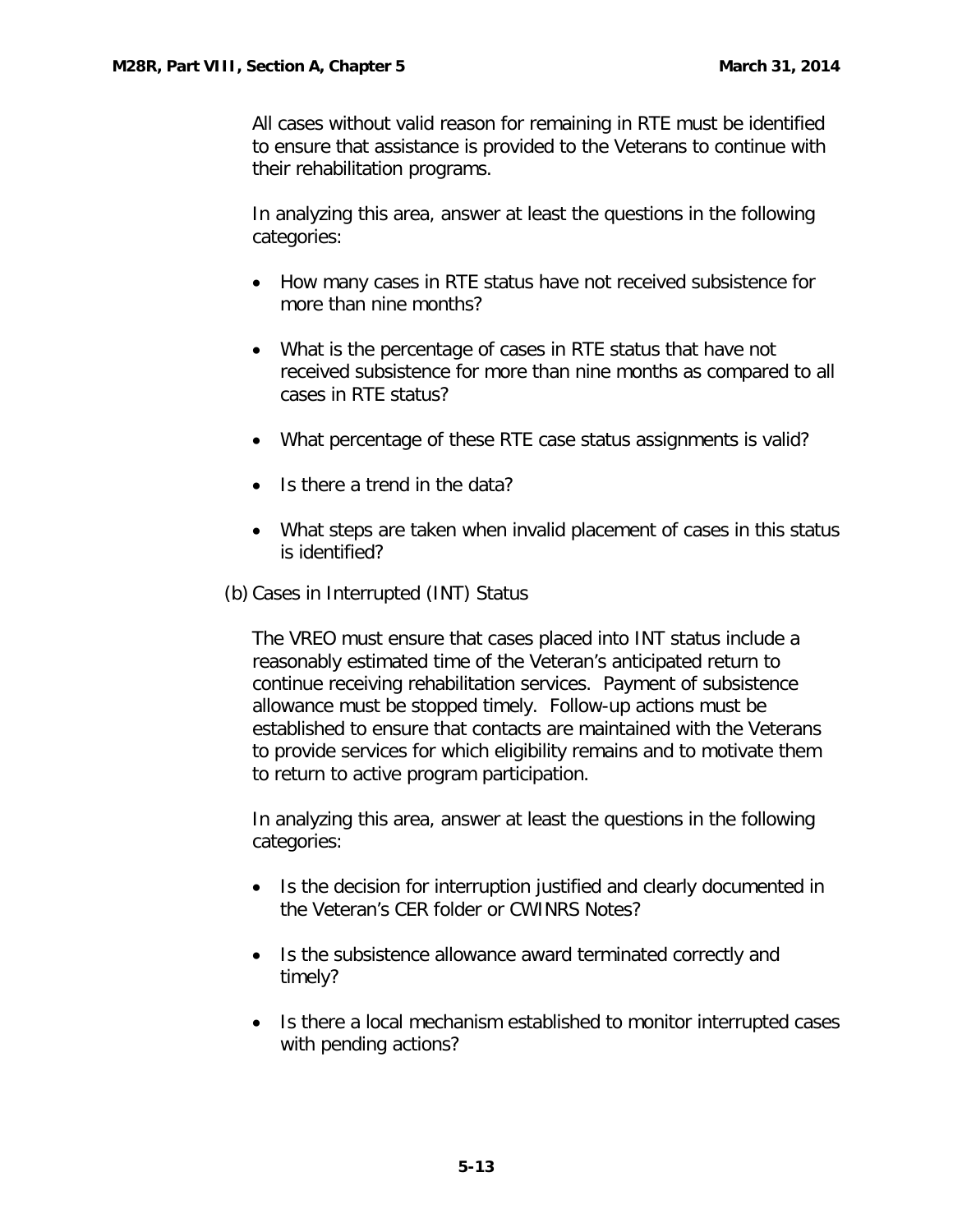- What is the percent of cases in this status as compared to the workload?
- What is the percent of cases in this status over six months?
- What is the average number of days for cases maintained in this status?
- Is the average number of days in this case status increasing, decreasing, or stable?
- How does this office's average number of days compare with the national average?
- How does this office's percent of cases in this status compare with the national percentage?
- How does this office's percent of cases in this status over six months compare with the national percentage?
- Are there significant differences between this office's and the national average number of days and percent of cases?
- How many cases are returned to active case status?
- How many cases are placed in Discontinued (DIS) status?
- Is the number of cases in DIS status higher than those returned to active status?
- <span id="page-15-0"></span>6. Case Closures

A case is closed from a plan of vocational rehabilitation services by either placing the case in Discontinued (DIS) status or Rehabilitated (REH) status.

The data for this analysis may be obtained through the recommended sampling procedure for cases in placed in Rehabilitated status, Discontinued status and Discontinued status using the Reason Codes (RC) for Maximum Rehabilitation Gains (MRG) within the SAO period.

(a) Rehabilitated Cases

A case is placed in Rehabilitated status under 38 CFR 21.196 and 38 CFR 21.283. Except for a Veteran receiving only Independent Living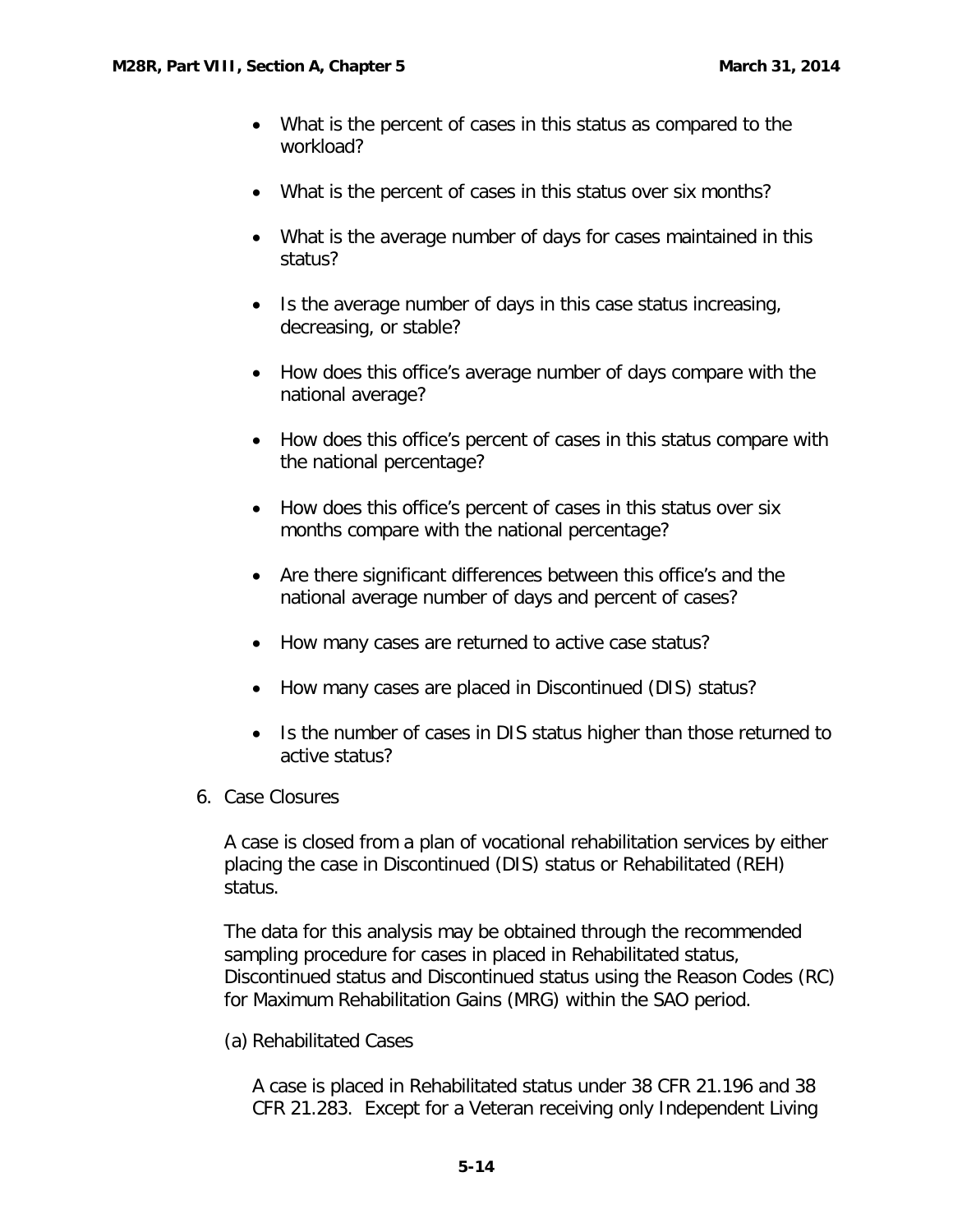services, the case must be placed initially in Job Ready (JR) status and must be followed up for at least 60 days following placement into suitable employment before declaring the Veteran rehabilitated.

When analyzing this area, answer at least the following questions:

- What techniques and strategies contribute to successful rehabilitation?
- Are certain case managers more successful in rehabilitating Veterans?
- What factors contribute to this success?
- Is there a geographical difference in the rate of success?
- For similar objectives, is there a difference between types of training programs? For example, on-job training in comparison with institutions of higher learning or technical school
- Do special employer incentives contribute in these rehabilitations?
- Do Veterans receive an Employment Adjustment Allowance (EAA) in accordance with policy and procedures?
- Is the decision to rehabilitate the Veteran justified appropriately and documented clearly in the CER folder?
- Is the VREO's concurrence provided on all rehabilitated decisions?
- Are corrective actions for national and local reviews completed correctly and timely?
- Are there follow up activities or measures for corrective actions that are not completed?

(b) Discontinued Cases

A case is placed in Discontinued status under 38 CFR 21.198. However, each case that is discontinued must have been placed in Interrupted status prior to closure, except for a case closed as discontinued with RC 99, Death of Veteran.

When analyzing this area, answer at least the following questions: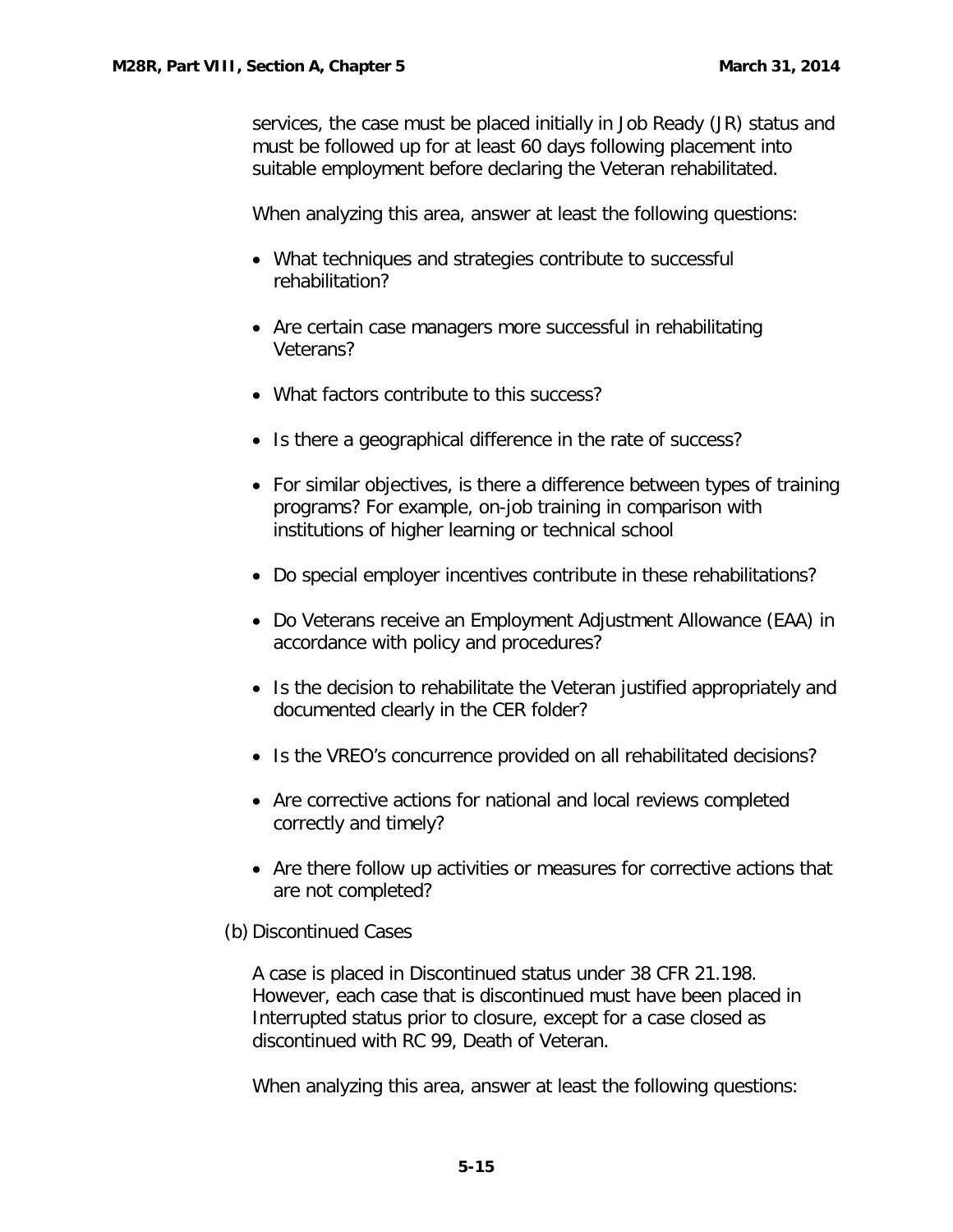- Is the decision to discontinue the case justified appropriately and documented clearly in the CER folder?
- Are there grounds for initiating procedures to recoup the costs of supplies under 38 CFR 21.222? If the response is Yes, what action(s) is/are taken?
- Are the Veterans provided with due process and their appeal rights for proposed adverse actions or executed adverse actions?
- Is the VREO's concurrence provided on all discontinued decisions?
- Do certain case managers have a higher number of discontinued cases than others?
- For higher number of discontinued cases, what is the major cause?
- Are corrective actions for national and local reviews completed correctly and timely?
- Are there follow up activities or measures for corrective actions that are not completed?
- (c) Maximum Rehabilitation Gains (MRG) Cases

A case is placed in Discontinued status with MRG determination if rehabilitation services contributed to a Veteran's employment that does not meet the criteria for rehabilitation, or that rehabilitation services substantially improved the circumstances of a Veteran who is not currently employable in a suitable job.

When analyzing this area, answer at least the following questions:

- Is the decision to use MRG for discontinuance appropriately justified and documented in the CER folder?
- What is the percentage of MRG cases in relation to the total number of discontinued cases within the SAO period?
- What is the percentage of cases with error in using MRG in relation to the total number of cases closed with MRG?
- Is there a pattern in the identified errors? If yes, identify the pattern.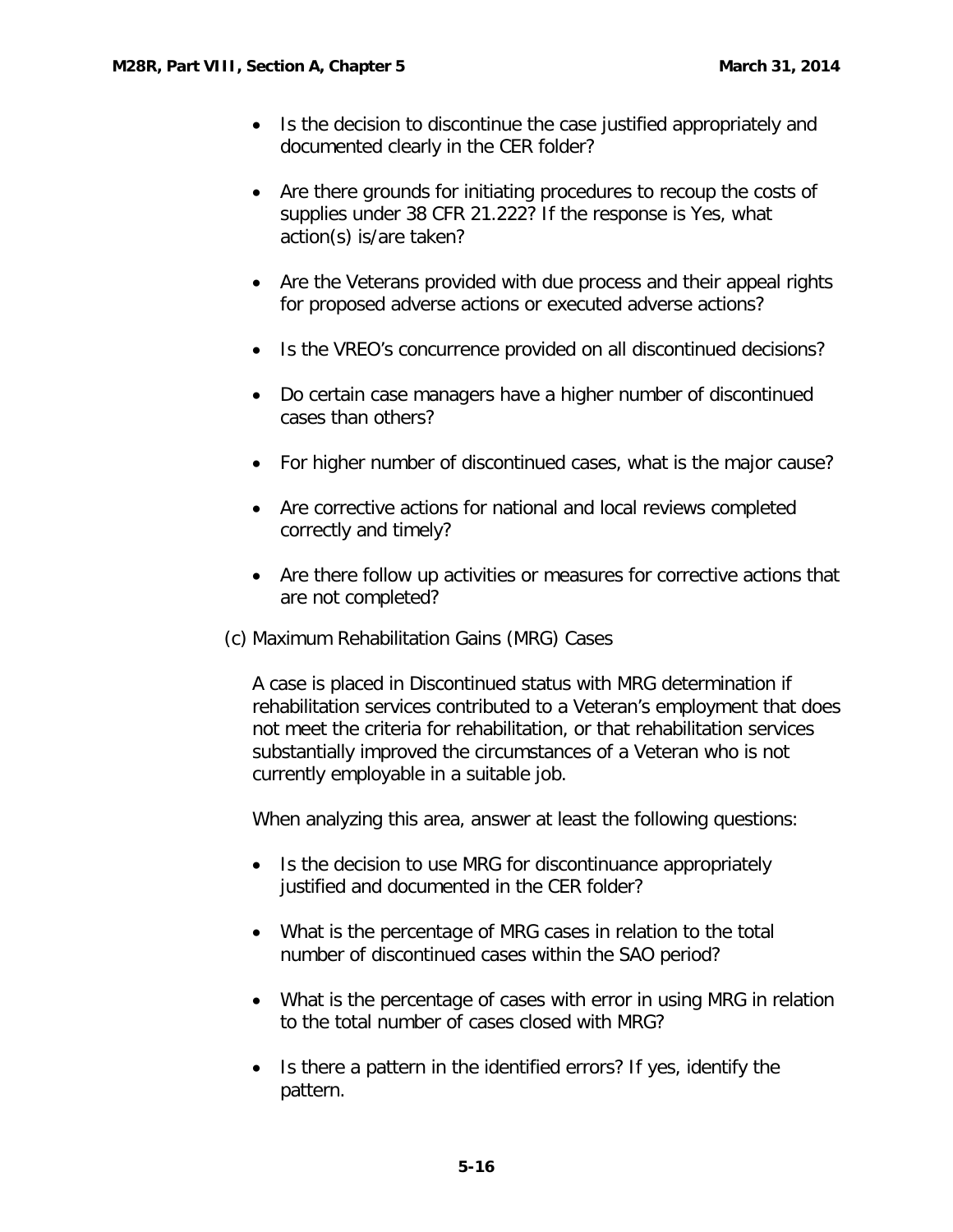<span id="page-18-0"></span>b. Debt Avoidance and Fiscal Control

For this analysis, obtain a random sampling of payments for subsistence allowance, vouchers and purchase cards. The analysis on the use of purchase cards may include the reviews conducted by the Management Quality Assurance Service (MQAS) and the VREO. This analysis should also include sampling for authorization of Revolving Fund Loans (RFL) and program costs.

The data for this analysis may be obtained through the recommended sampling procedure for active cases in RTE status within the SAO period.

<span id="page-18-1"></span>1. Authorization of Subsistence Allowance

Accurate authorization and timely reduction or termination of a Veteran's subsistence allowance award minimize, if not eliminate, establishment of debts and avoidance of hardship to the Veteran. To determine occurrences of overpayments, a random sampling of subsistence allowance awards may be selected and an initial check of the BDN M01 screen may be made using the Master Inquiry (MINQ) command. An analysis of circumstances contributing to an overpayment can determine if a problem exists with certain Veterans, case managers, facilities, or employees processing the awards.

In analyzing authorization of subsistence awards, answer at least the questions in the following categories:

(a) Hardship Avoidance

- Are initial or extended awards processed accurately and timely so that Veterans avoid hardships that might cause an advance from the Revolving Fund or delay entrance or reentrance into training?
- If delays occur, are there measures taken to avoid its recurrence?

(b) Timeliness of Reductions and Terminations

- Are awards initiated timely to reduce or terminate payments?
- Are school certifications or changes in training status generated or received from trainers or facilities in a timely manner?
- Do award authorization dates coincide with approved course or semester beginning and ending dates as published by the training facilities?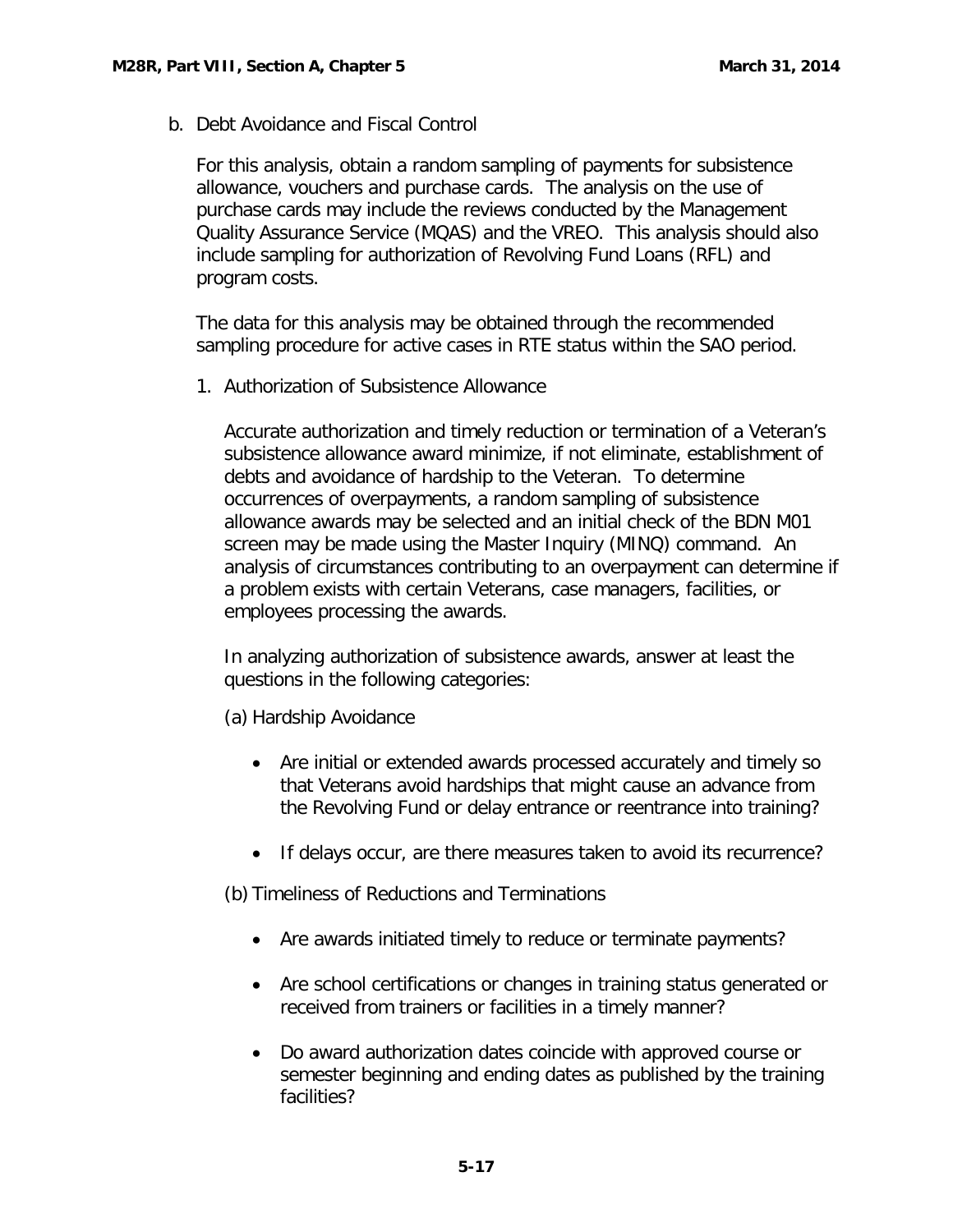(c) Dependents in Subsistence Allowance

- Are dependents added to or removed from a Veteran's subsistence allowance as soon as notification has been received?
- Are benefits being paid at rates consistent with the number of established dependents?

# (d) Recoupment

- In the case of overpayments or other debts, are recoupment actions taken accurately and timely?
- Are mitigating circumstances thoroughly developed and applied correctly?
- Are six credit-hour exclusions applied properly?

# (e) Administrative errors

An administrative error is established when the decision is revised after a redetermination is made on grounds of clear and unmistakable error.

All determinations for administrative error must be tracked manually and reviewed within the SAO period.

- How are administrative errors identified?
- What is the total number of administrative errors within the SAO period?
- Are appropriate actions documented clearly and taken immediately to correct the error?
- <span id="page-19-0"></span>2. Authorization and Control of Program Costs

Regular reviews must be conducted on the level of limits and approval authority for program costs on a yearly basis or a less-than-six-months basis. Relative costs of rehabilitation programs at different facilities are a factor in reviewing course and program approval under certain conditions.

Purchase card use by case managers must be regularly monitored and ensure that purchase authorities are consistently followed. When vouchers are received from facilities, the case manager must review and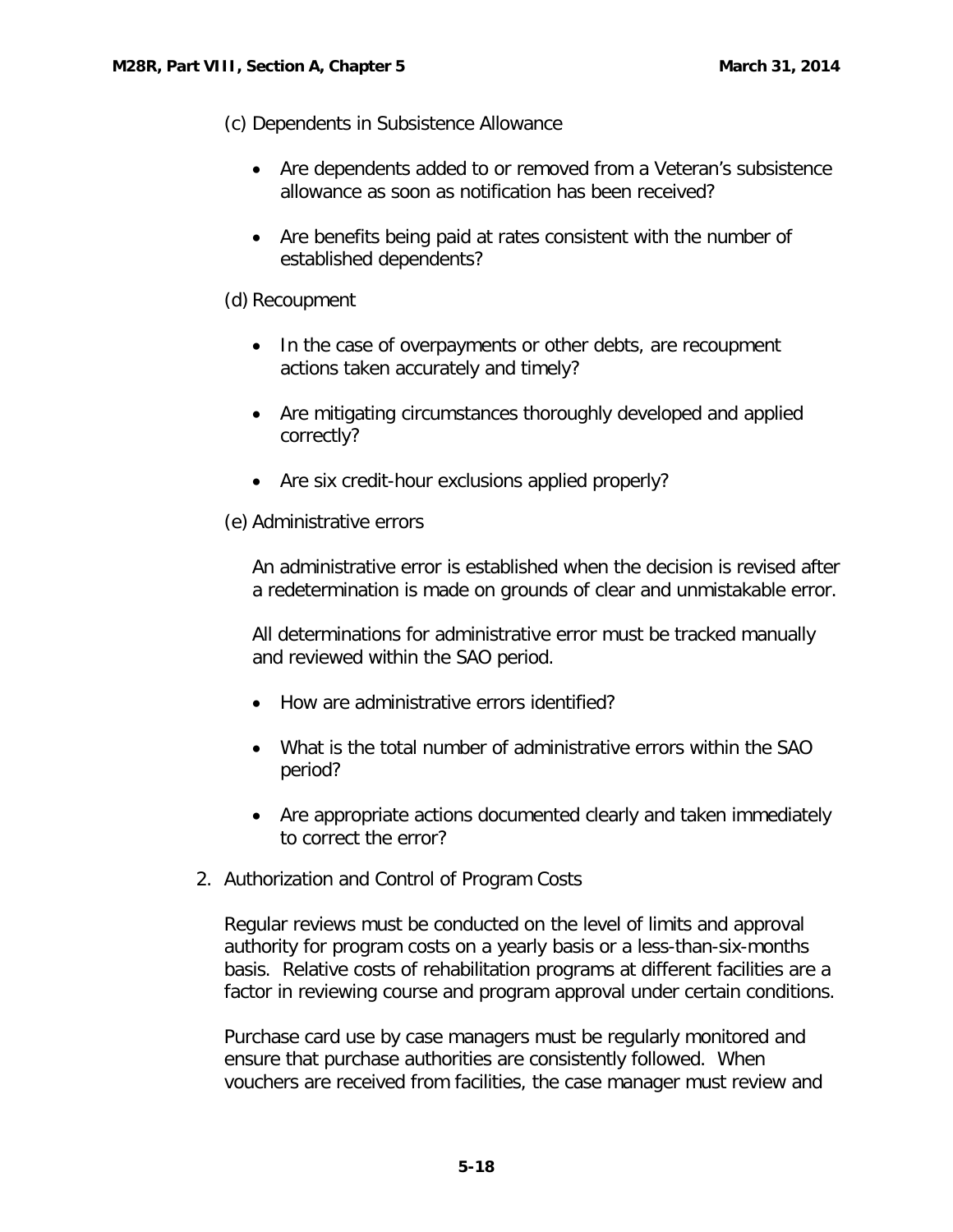certify the vouchers correctly and timely to the Finance activity auditor for payment.

In analyzing this area, answer at least the questions in the following categories:

(a) Program Authorization Level

- For high-cost training facilities, is reasonable justification for the Veteran's program cost developed and documented clearly?
- Is the required approval by the VREO or RO Director documented on the left section of the Veteran's CER folder?

(b) Revolving Fund Loans (RFL)

- Are advances from the RFL appropriately granted and the justification properly documented in CWINRS or the Veteran's CER folder?
- Are the authorization levels and procedures followed?
- For recurring requests for RFLs, are provisions made, such as financial counseling, to resolve the Veteran's chronic financial problems?
- Is the request for VREO's approval for RFL exceeding \$200 clearly documented?

(c) Voucher Certifications

- Are vouchers date stamped upon receipt?
- Are the vouchers certified timely for payment?
- Are the costs accurate, reasonable, and customary for similar goods and services?

(d) Use of Purchase Cards

- Are all guidelines for use of purchase cards followed correctly?
- Are established limits for purchases followed accurately?
- Does the authorizing official sign off on the statement and closely monitor the purchases?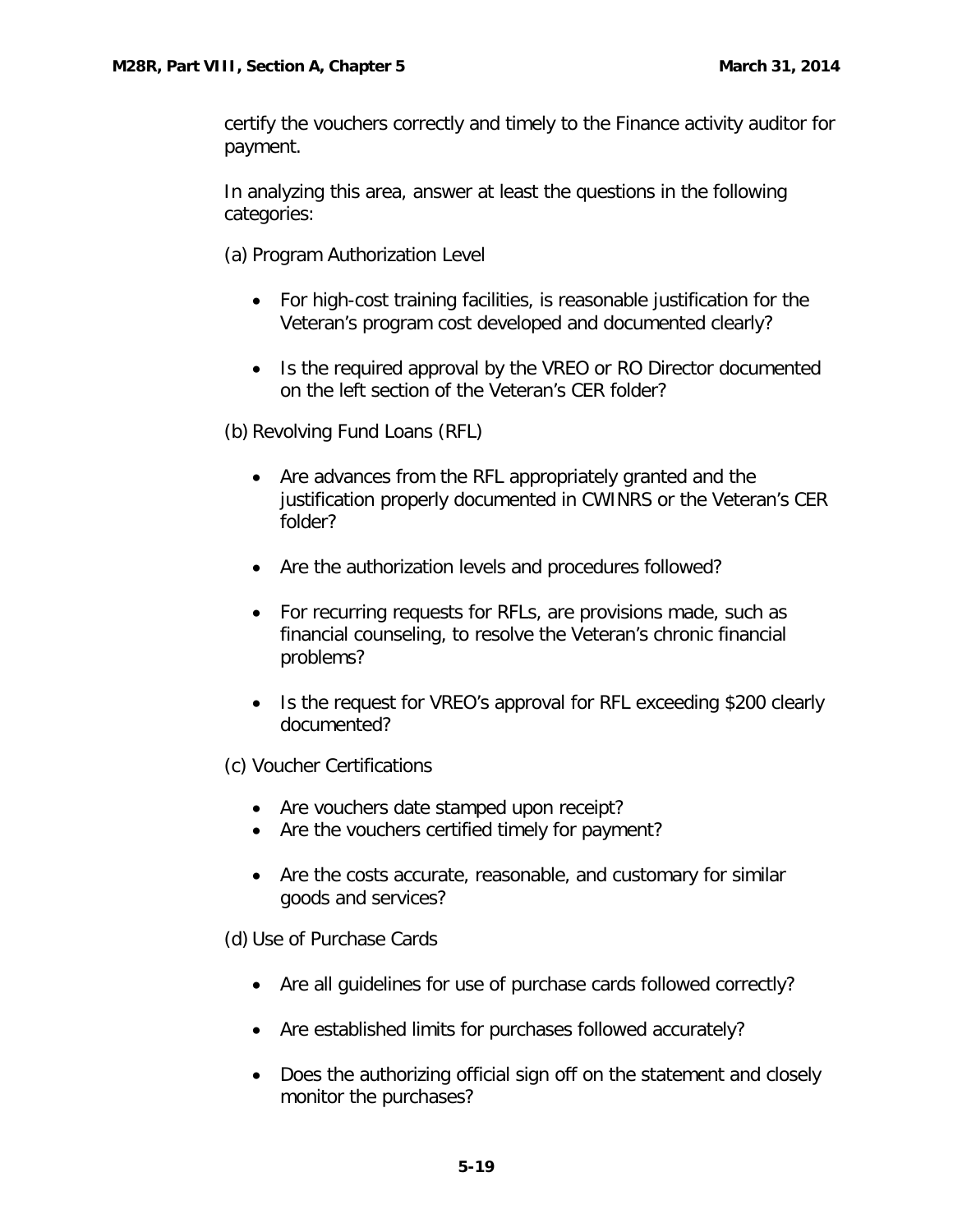- Are justifications for substantial purchases clearly documented?
- Are audits regularly conducted on purchase cards use?
- Have purchase cards been used incorrectly? If yes, what is the percentage of incorrect use of purchase cards?
- Is there a pattern of incorrect use of purchase cards? If yes, identify the pattern.
- (e) Updating CWINRS

A case manager must obligate the funds in CWINRS prior to authorizing any payments.

In analyzing the use of CWINRS, answer at least the following questions:

- Are payments obligated prior to authorizing payments?
- Are payments authorized accurately and timely in CWINRS?
- Have payments been made in error? If yes, what is the percentage of payment errors?
- Is there a pattern of payment errors? If yes, identify the pattern.
- <span id="page-21-0"></span>3. Contracting Activities

The VR&E Officer has the responsibility for ensuring that the office is compliant with the requirements and guidelines for contracting activities. The employee responsible for the office's contracting activities must conduct an annual review of these activities using an SAO. Refer to Appendix BI for Guidelines for Conducting SAO on VR&E Contracting Activities. This SAO must be submitted to the VREO for review. Consequently, the results of the SAO are included in this chapter.

Based on the results of the analysis of the contracting activities, answer at least the following questions:

(a) Are procedures and guidelines for contract agreements, disbursement, and adherence to the contracting guidelines for the VetSuccess contracts appropriately followed?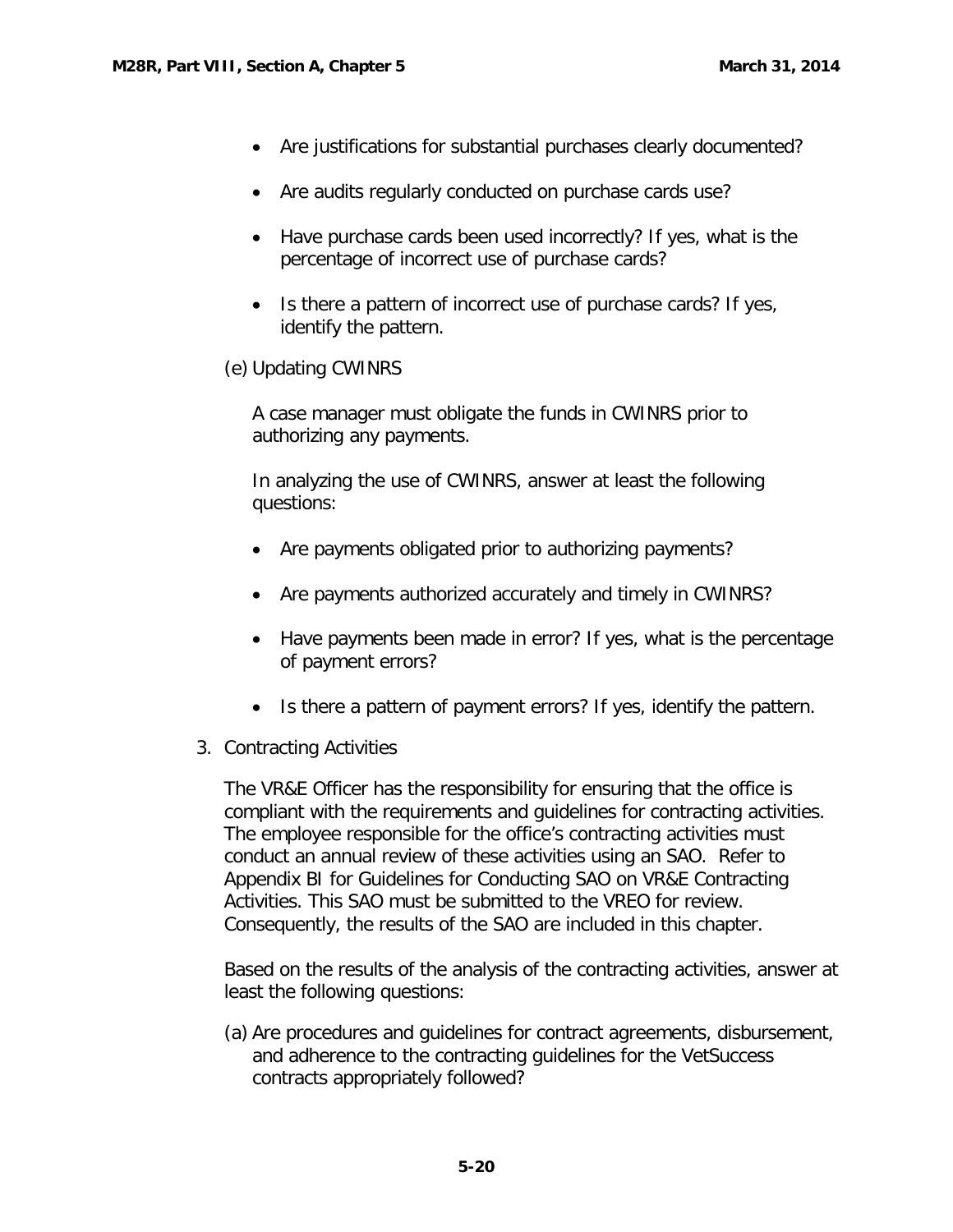- (b) Are there local procurements of contractual services for vocational rehabilitation services when the contracting requirement does not exceed \$25,000 annually or for services? If the response is Yes, answer the following:
	- What services are used for the local contracting?
	- Are the local contracting activities in compliance with the existing procedures and guidelines?
	- Are contract payments made timely and accurately?
- (c) Have significant deficiencies been identified in the SAO for Contracting activities? If the response is Yes, identify the deficiencies.
- (d) What are the corrective actions taken to rectify the identified deficiencies?
- <span id="page-22-1"></span><span id="page-22-0"></span>c. Staff and Office Management
	- 1. Position Descriptions and Performance Standards

Each staff member in the Division must have an accurate and current position description. The VR&E office and the Office of Human Resources (HR) at the RO must keep a copy of these descriptions. The performance standards for staff members follow directly from these position descriptions. There must be a mid-term performance rating and final performance review for each employee.

In analyzing this area, answer at least the questions in the following categories:

(a) Changes to a Position Description

• Are there additions, deletions or modifications to any employee's job duties that would warrant adding to or rewriting the position description?

(b) Copies of Position Descriptions

- Does each employee have a copy of his/her position description?
- Do the VREO and HR maintain a copy of the position descriptions for each employee?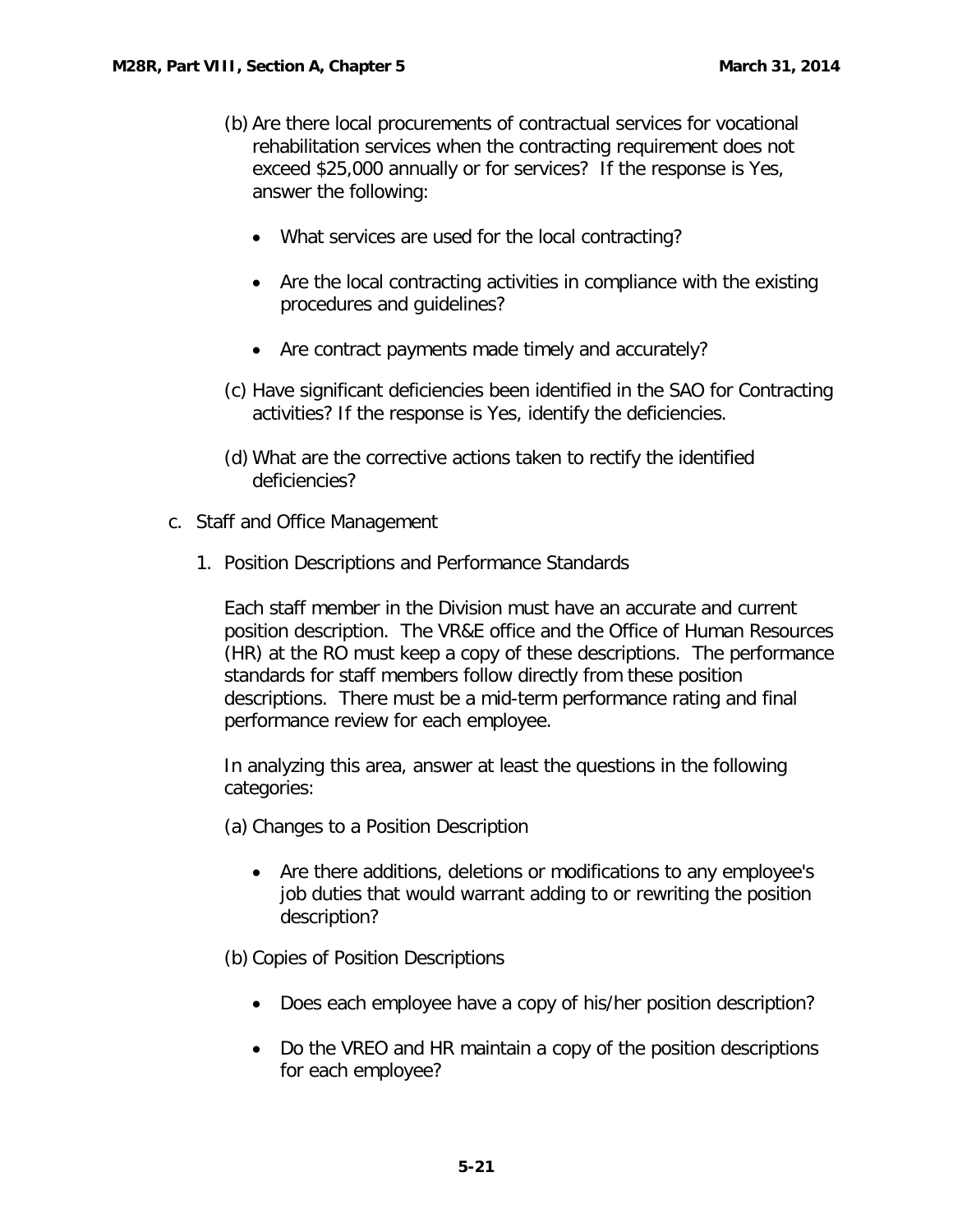(c) Performance Standards and Mid-term Ratings

- Does each employee have a copy of his/her performance standards?
- If more than halfway through the rating year, has the employee received a mid-term performance rating?
- Are the employees' rating provided timely?
- <span id="page-23-0"></span>2. Staff Qualifications, Development and Training

The provisions of 38 U.S.C. 3118 and 38 CFR 21.380 and 21.382 outline the qualifications and training required for VR&E staff members who provide rehabilitation services under Chapter 31.

In analyzing this area, answer at least the questions in the following categories:

(a) Staff Training Plan

- Is a local training plan developed for the VR&E staff members?
- Are deficiencies identified from the VR&E site visit, STAR, MQAS and other audits included in the training plan?
- Are there recurrent patterns for the identified deficiencies?
- Is periodic analyses conducted to determine if training implementation is effective?
- Is a training plan developed and implemented for new staff members?
- Is the training plan on file in the office?
- Are Certified Rehabilitation Counselors' continuing education credit requests properly processed and approved?
- Do individual staff members attend, contribute to, and participate in training at an acceptable level?

(b) Staff Member Qualifications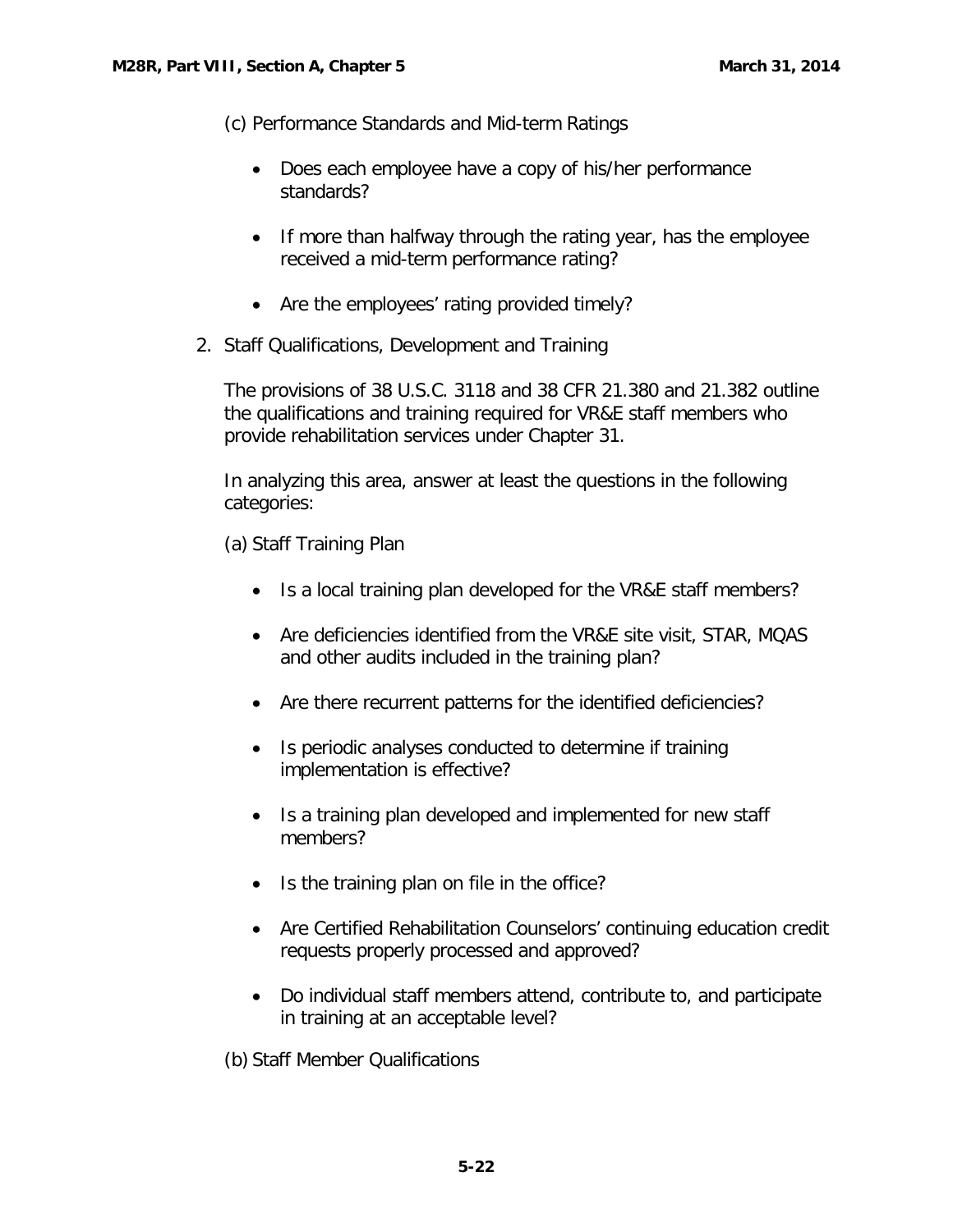Review the qualifications of Vocational Rehabilitation Counselors (VRC), and Employment Coordinators (EC):

- Do VRCs hold graduate degrees in appropriate disciplines?
- Has an appropriate accrediting body in the rehabilitation field certified them?
- Are staff members engaged in graduate or other formal course work relevant to their work?
- (c) Professional Organization Participation
	- Do staff members actively participate in or serve as officers in professional organizations?

(d) Professional Resource Availability

- Does the VR&E office subscribe to periodicals and professional journals in the rehabilitation field?
- Is the collection of references, CDs, DVDs, or websites accessible, adequate and current?
- Is this collection used by the staff?
- <span id="page-24-0"></span>3. Staff Configuration and Strength

The numbers and type of staff members in the VR&E office must be sufficient to accomplish the mission in a timely manner with an acceptable level of quality and volume of work accomplished. In analyzing this area, answer at least the questions in the following categories:

(a) Overall Staffing

- What are the allocated and on-duty configurations of staff members assigned to the VR&E office?
- (b) Types of Staff Members
	- Can the number and type of staff members accomplish the required work?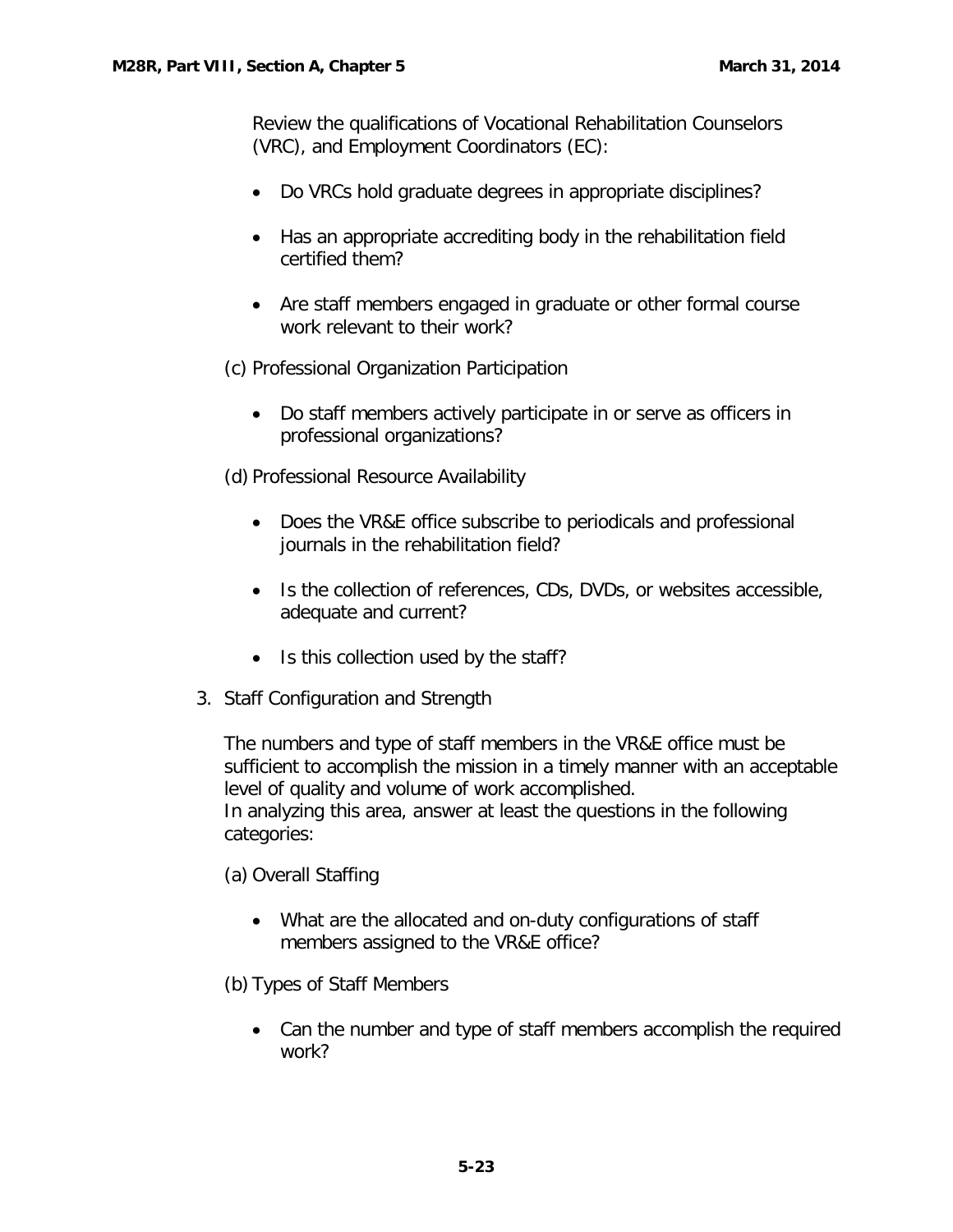• Are the staff members provided with the necessary tools and equipment to accomplish their job?

(c) Geographic Distribution

- Are outbased offices located to optimize service to Veterans and their dependents?
- Should outbased locations be created, relocated, or eliminated?
- Are staff members in outbased sites sufficiently qualified and trained to administer Chapter 31 benefits?

For procedures on staffing, refer to M28R.II.A.3.

<span id="page-25-0"></span>4. Resource Allocation and Use

There should be an annual plan to estimate, request, allocate, and control General Operating Expenses (GOE) funds. The VREO must establish and monitor these procedures.

In analyzing this area, answer at least the questions in the following categories:

(a) Funding and Expenditures

- Are sufficient funds requested in advance of the fiscal year?
- Is there a significant difference among the funds estimated, requested, and allocated?
- Has the RO needed to request supplemental funding during the current fiscal year?

(b) Funding Trends

- Are there observable trends in Fund Control Point (FCP) expenditures from quarter to quarter or from year to year?
- (c) Expenditure Tracking
	- Is there a tracking mechanism for VR&E office expenditures for items essential to the operation, but not within assigned FCP accounts?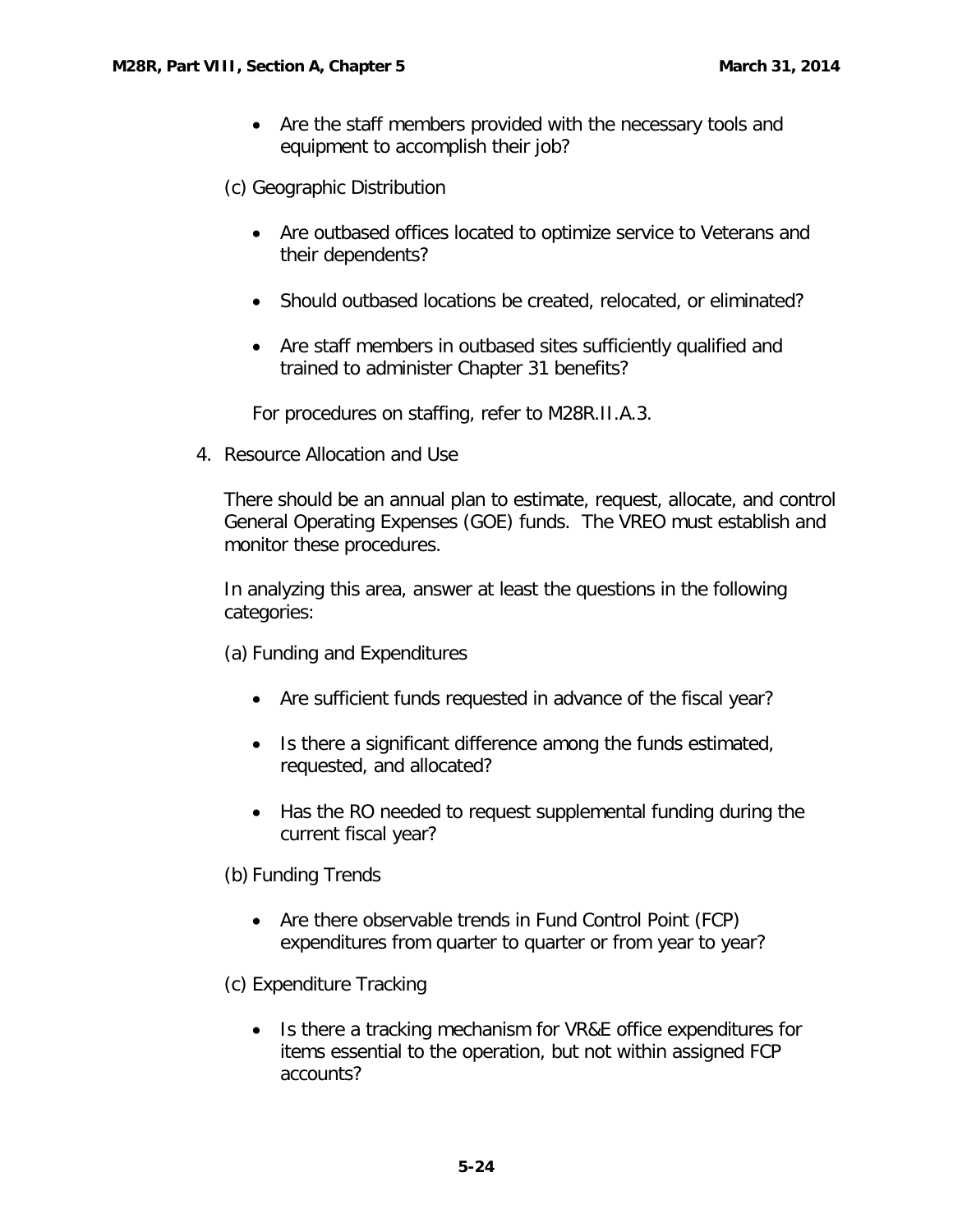- <span id="page-26-1"></span><span id="page-26-0"></span>d. Other Program Areas
	- 1. Motivation and Outreach

The motivation and outreach efforts provide information to a potentially eligible beneficiary, i.e., Servicemember, Veteran, adult or child dependent, in acquiring sufficient understanding to make informed decisions in applying for vocational rehabilitation or other services.

Note: The number of applicants that result from motivation and outreach efforts is not, in and of itself, the sole measure of success.

In analyzing this area, answer at least the following questions:

(a) Does the Veterans Service Center (VSC) continually send Chapter 31 motivation information and VAF 28-1900 to potentially eligible beneficiary when processing compensation awards?

This analysis includes a review of VSC's compliance with required procedures for providing initial motivation materials when authorizing SC disability compensation awards and establishing CC 810 in BDN. It also examines the effectiveness of the office's motivation and outreach activities, and whether the type of motivation contact by VR&E is appropriate. This analysis focuses on the office's efforts to motivate Seriously Ill (SI) or Very Seriously Ill or injured (VSI) Veteran in applying for vocational rehabilitation benefits.

The review includes the office's procedures in routinely checking the VETSNET Operational Reports (VOR) for CC 810. The pending CC 810 is cleared when a completed VAF 28-1900 has been received from the Veteran. If an application has not been received from the Seriously Ill (SI) or Very Seriously Ill or injured (VSI) Veteran within 30 days, a contact must be established with the SI or VSI Veteran and CC 810 will be cleared in SHARE.

(b) Are face-to-face contacts made with Servicemembers or Veterans who are apparently in greater need of services such as Veterans who are totally and permanently disabled and Servicemembers hospitalized pending discharge as a result of their disability?

The rationale for the personal contact is a Servicemember or a Veteran who is hospitalized awaiting discharge as a result of their disability(ies) or severely disabled, may not actually believe he/she can benefit from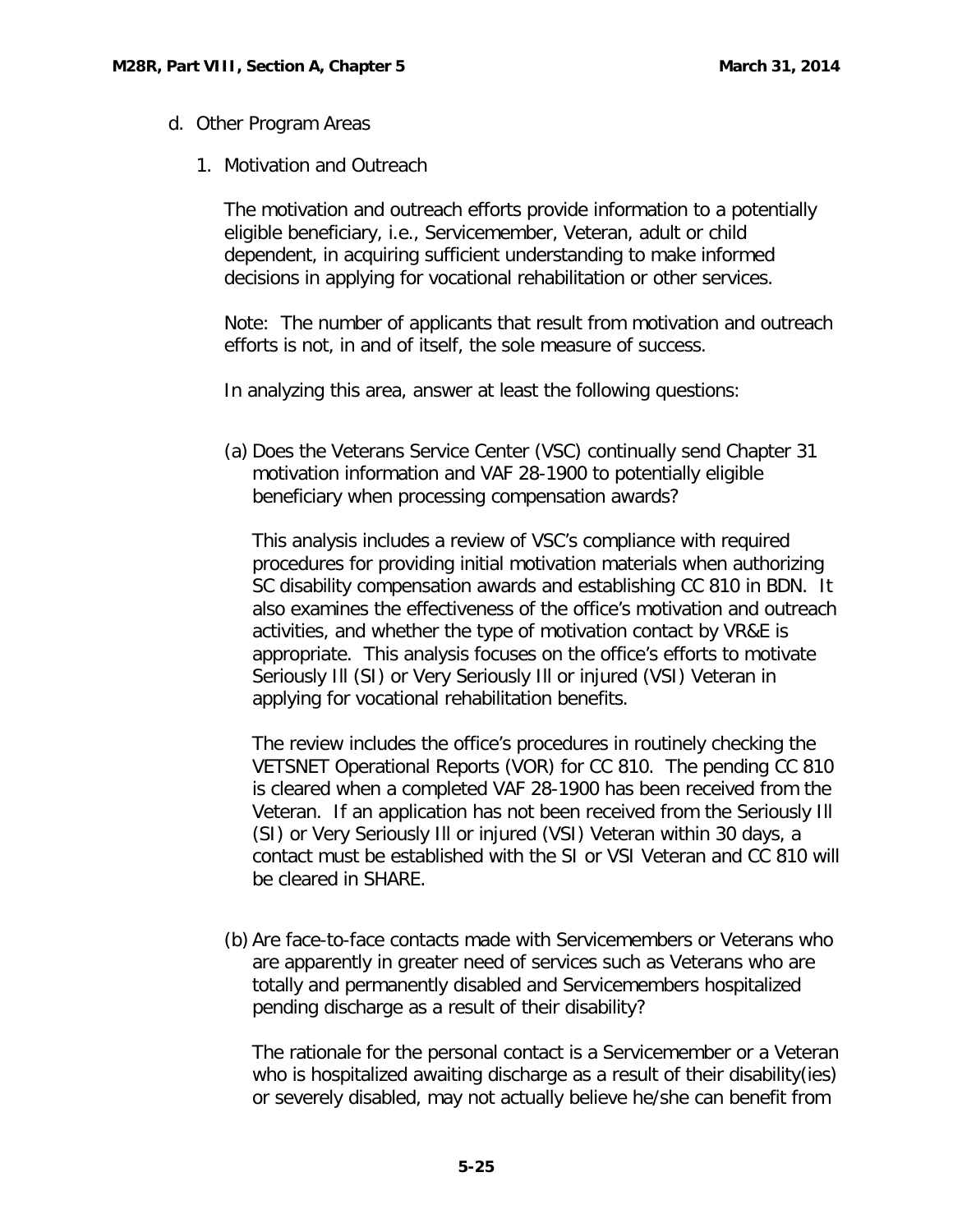rehabilitation services or may not be able to travel to the initial evaluation site. Thus, the Servicemember or Veteran may not respond to a letter, but may require personal contact to include home visits. Staff members with responsibility for motivations must capture the data necessary to examine these possibilities.

(c) How effective are motivation and outreach efforts in getting formal applications from contacted claimants?

To assess this question, it is necessary to maintain a record and monitor the issue for a specific period, e.g., monthly or quarterly, to match up pre-coded VAF 28-1900 that are received from TAP or in pre-addressed and pre-coded envelopes from the VR&E office. VA Central Office may identify other targeted groups from time to time and specify the analysis and reporting required.

- <span id="page-27-0"></span>2. Other Program Benefits
	- (a) Chapter 18 Benefits for Children of Vietnam Veterans born with Spina Bifida

Chapter 18 provides a comprehensive evaluation for independent living, educational or vocational training and employment services. These services are provided for children of Vietnam Veterans born with spina bifida, or children of female Vietnam Veterans born with certain birth defects that resulted in a permanent physical, cognitive or psychological disorder, or children born with spina bifida to Veterans exposed to herbicides who served in or near the Demilitarized Zone (DMZ) in Korea.

Analysis must be conducted on all Chapter 18 cases within the SAO period.

- Is the VRP consulted when determining the types of services to be provided for Chapter 18 participants?
- Are required documentation for evaluation and authorization of services properly completed and filed in the Chapter 18 CER folders?
- Does the IWRP outline the appropriate services based on the identified needs of the participant?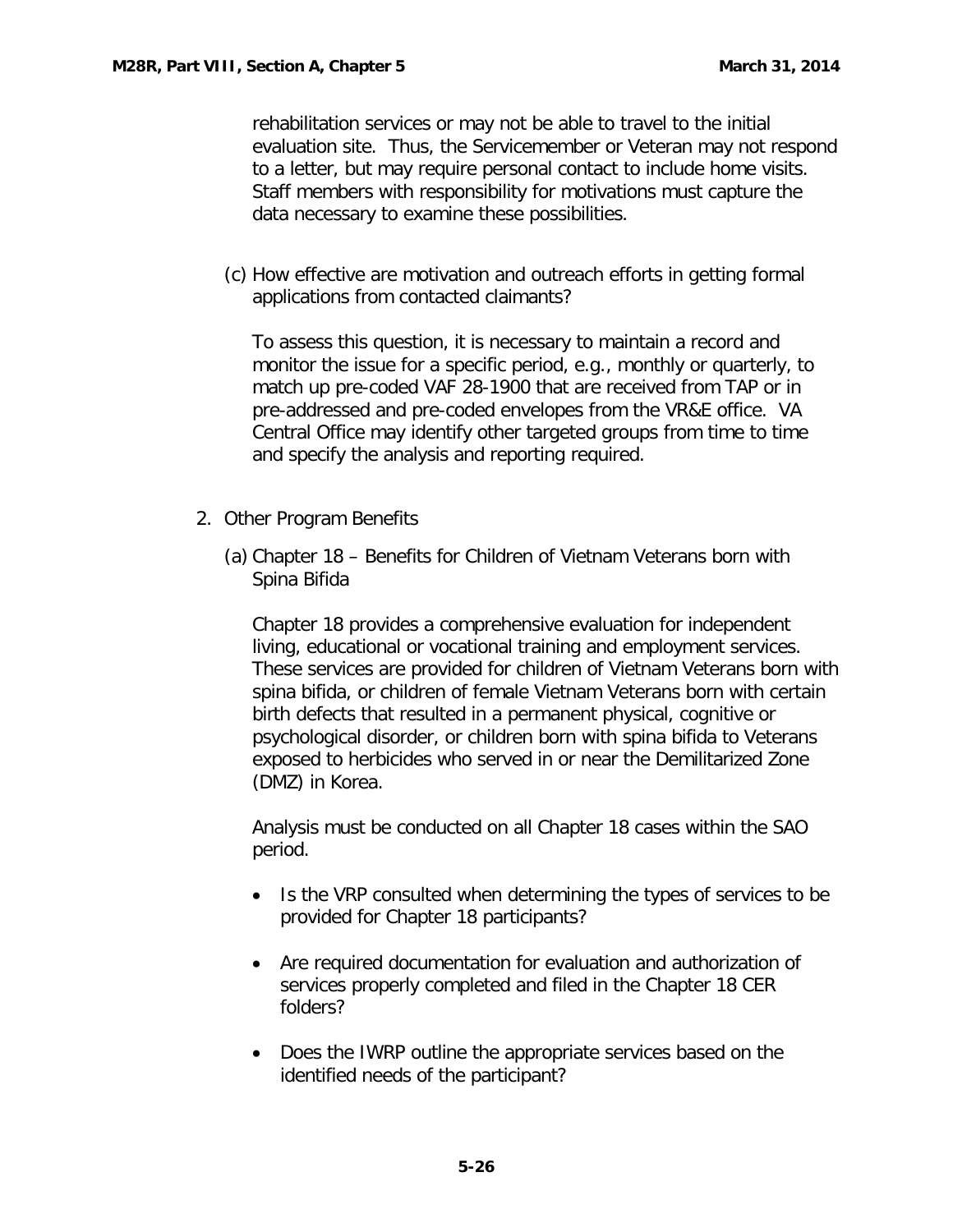• Are services provided to the participants correctly and timely?

(b) Chapter 35 – Survivors' and Dependents' Educational Assistance

Chapter 35 services provide educational assistance to Veterans' dependents, spouses, and surviving spouses. In addition, VR&E provides assistance to eligible participants through Special Restorative Training (SRT) and Specialized Vocational Training (SVT).

Analysis must be conducted on all Chapter 35 cases within the SAO period.

In analyzing this area, answer at least the questions in the following categories:

- What is the total number of participants receiving Chapter 35 services within the SAO period?
- Is the VRP consulted when determining the need for and feasibility for SRT, SVT, or special assistance services?
- Are services provided to the participants correctly and timely?
- What is the percentage of participants receiving SRT services in proportion to all the Chapter 35 participants?
- What is the percentage of participants receiving SVT services in proportion to all the Chapter 35 participants?
- (c) Chapter 36 Educational Assistance Program

Chapter 36 services provide adjustment, educational and career counseling to Servicemembers, Veterans and their dependents to assist in determining their vocational goals.

The data for this analysis may be obtained through the recommended sampling procedure for Chapter 36 cases that were active or processed within the SAO period.

In analyzing this area, answer at least the questions in the following categories:

• How many applications were received for Chapter 36 within the SAO period?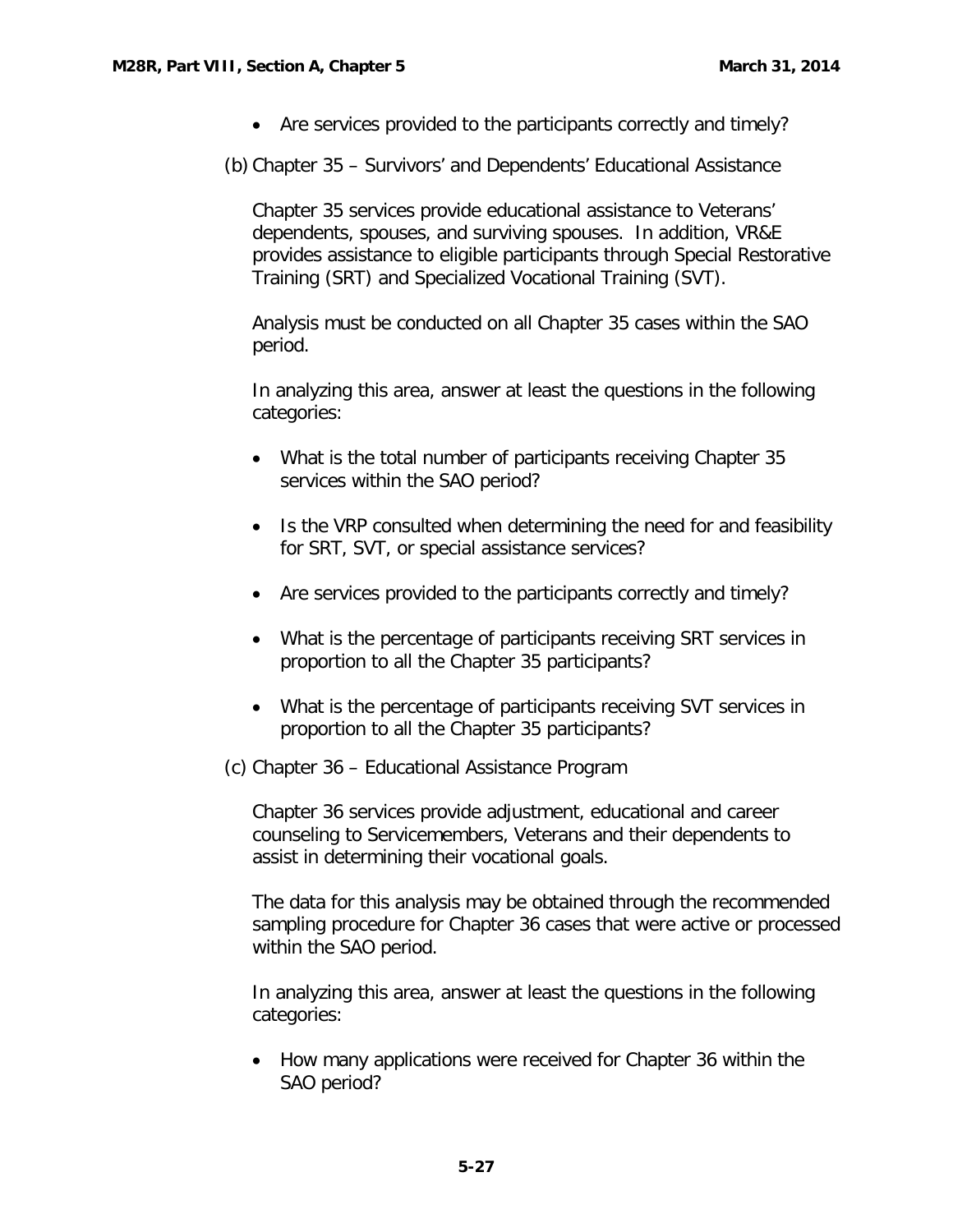- What is the percentage of cases that were closed with counseling in relation to the total number of applications received?
- What is the percentage of cases that were closed without counseling in relation to the total number of applications received?
- What is the percentage of cases that resulted to Chapter 31 initial evaluation in relation with the total number of cases closed with counseling?
- Are documentations for the vocational and educational assessments and results incorporated and considered in the Chapter 31 evaluation?
- <span id="page-29-0"></span>3. Activities of the Vocational Rehabilitation Panel (VRP)

The VRP is established to assist in developing rehabilitation programs for Veterans and their dependents with serious disability conditions. All records of deliberations and recommendations of the VRP must be maintained in a systematic way. In cases with infeasibility determination, follow-up plans must be established when necessary and services must be recommended to enhance the Veteran's potential to benefit from rehabilitation services.

Each office must have established a local mechanism to track the cases submitted to the Panel. Analysis must be conducted on all cases submitted within the SAO period.

In analyzing this area, answer at least the questions in the following categories:

- Is VRP membership properly constituted?
- Does the VRP meet regularly?
- Is attendance consistent among Panel members?
- Is there a pattern of referrals by case managers, by type of disability, or other factors?
- Is this pattern logical and reasonable?
- Are appropriate follow-up plans established?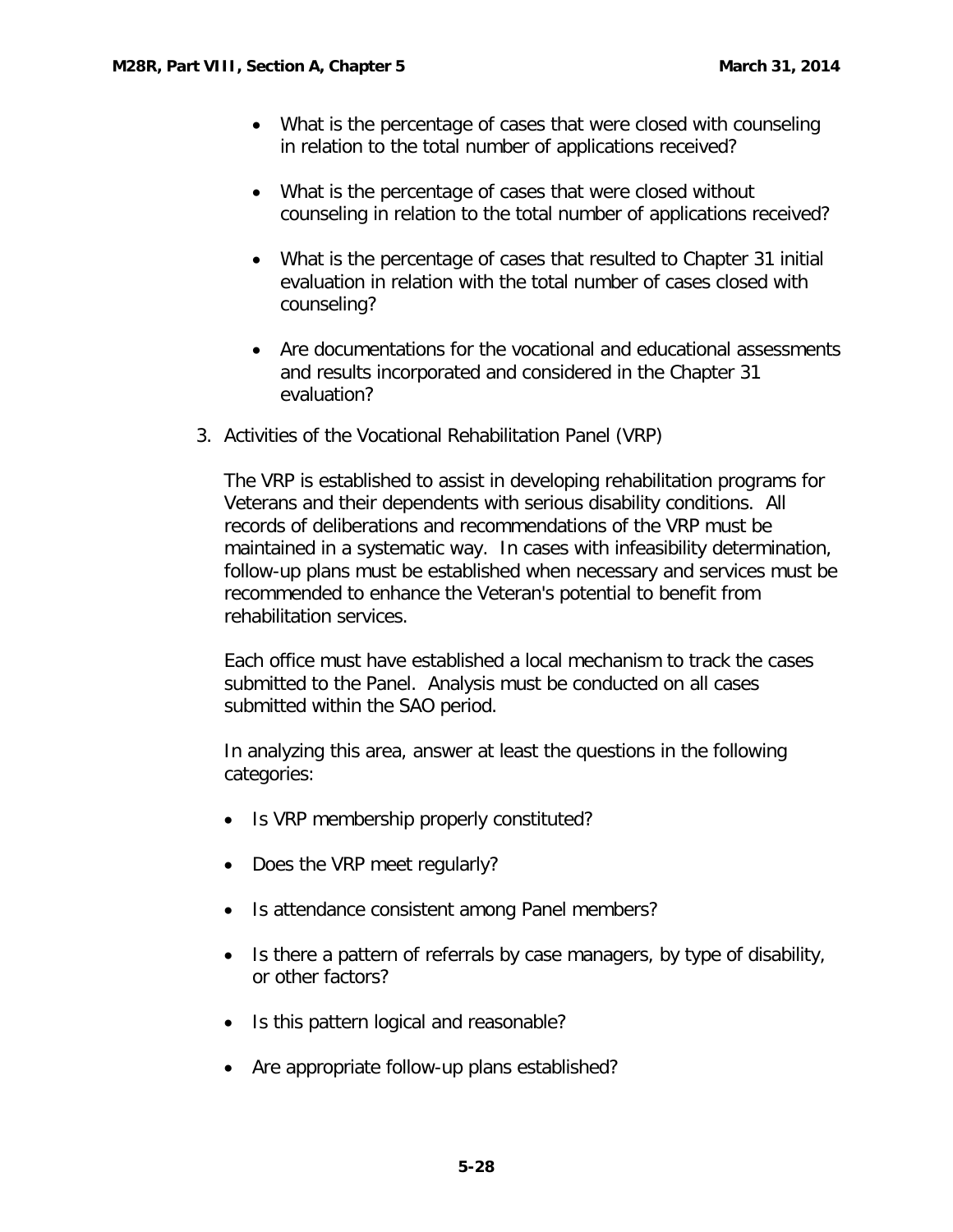- Are there recommendations from the Panel that are not accepted by the case managers?
- If the response is Yes, are those recommendations thoroughly considered and documented?
- From the date of the decision to make a VRP referral, what is the length of time until the deliberation?
- From the date of the deliberation, what is the length of time until the VRC informs the Veteran of the outcome?
- Does the Veteran receive a clear explanation of the recommendation for which the VRP was consulted?
- <span id="page-30-0"></span>4. Administrative Reviews, Advisory Opinions, Appeals and Equitable Relief

Several processes are in place to assist in resolving a Veteran or Servicemember's disagreement with the decision made on his/her claim for Chapter 31 benefits. The VR&E Officer must ensure that the Veterans and Servicemembers are informed of their appellate rights and responsibilities and those disagreements are resolved expeditiously.

Requests for administrative reviews, advisory opinions, appeals and equitable relief are made intermittently. Each office must have established a local mechanism to track these requests and to ensure responses are made timely. Analysis must be conducted on all requests within the SAO period.

In analyzing this area, answer at least the questions in the following categories:

- What is the total number of requests made within the SAO period?
- What is the percentage for each of the requests (administrative reviews, advisory opinions, local and VBA appeals) in relation to the total number of requests?
- Are the Veterans and Servicemembers notified immediately with the final decision on their requests in writing?
- If there are delays in providing responses, what are the factors that may be attributed to the delays?